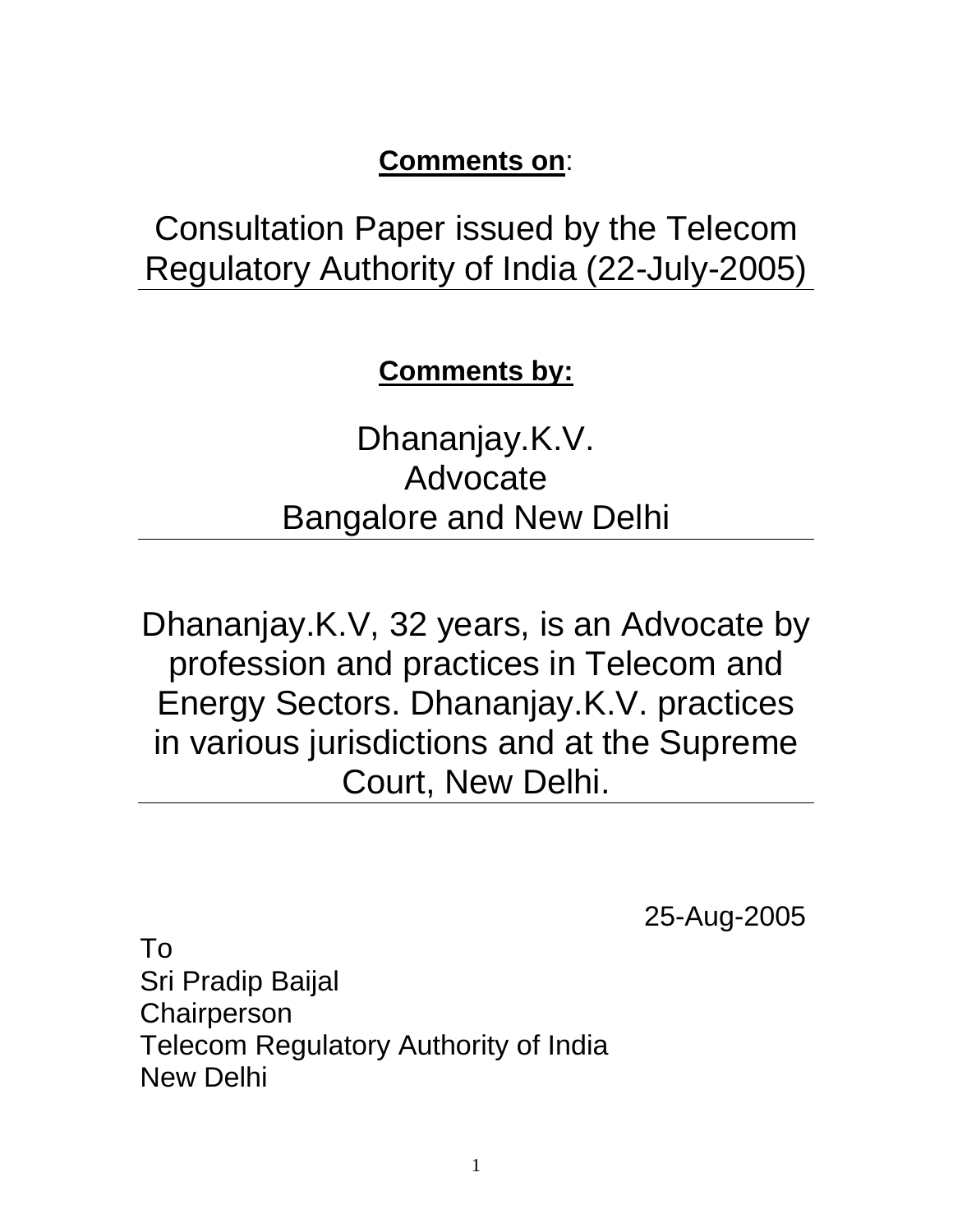**Through** 

**Secretary** Telecom Regulatory Authority of India A-2/14 Safdarjung Enclave New Delhi – 110 029

Dear Sir

# **Introduction:**

Number Portability: I am delighted to note the consultation paper on Number Portability published by TRAI, the Regulator. I am further delighted to note that the consultation paper reflects a great amount of reading, research and an expert understanding of international developments related to Number Portability.

TRAI has, in my opinion, established a perfect case for introducing Fixed Number Portability too in its well researched consultation paper on Number Portability. While I am inclined to strongly disagree with the TRAI for its decision to postpone introducing of Fixed Number Portability, I do not dispute that Mobile Number Portability could happen without Fixed Number Portability. Fixed Number Portability, I hope, will soon follow Mobile Number Portability.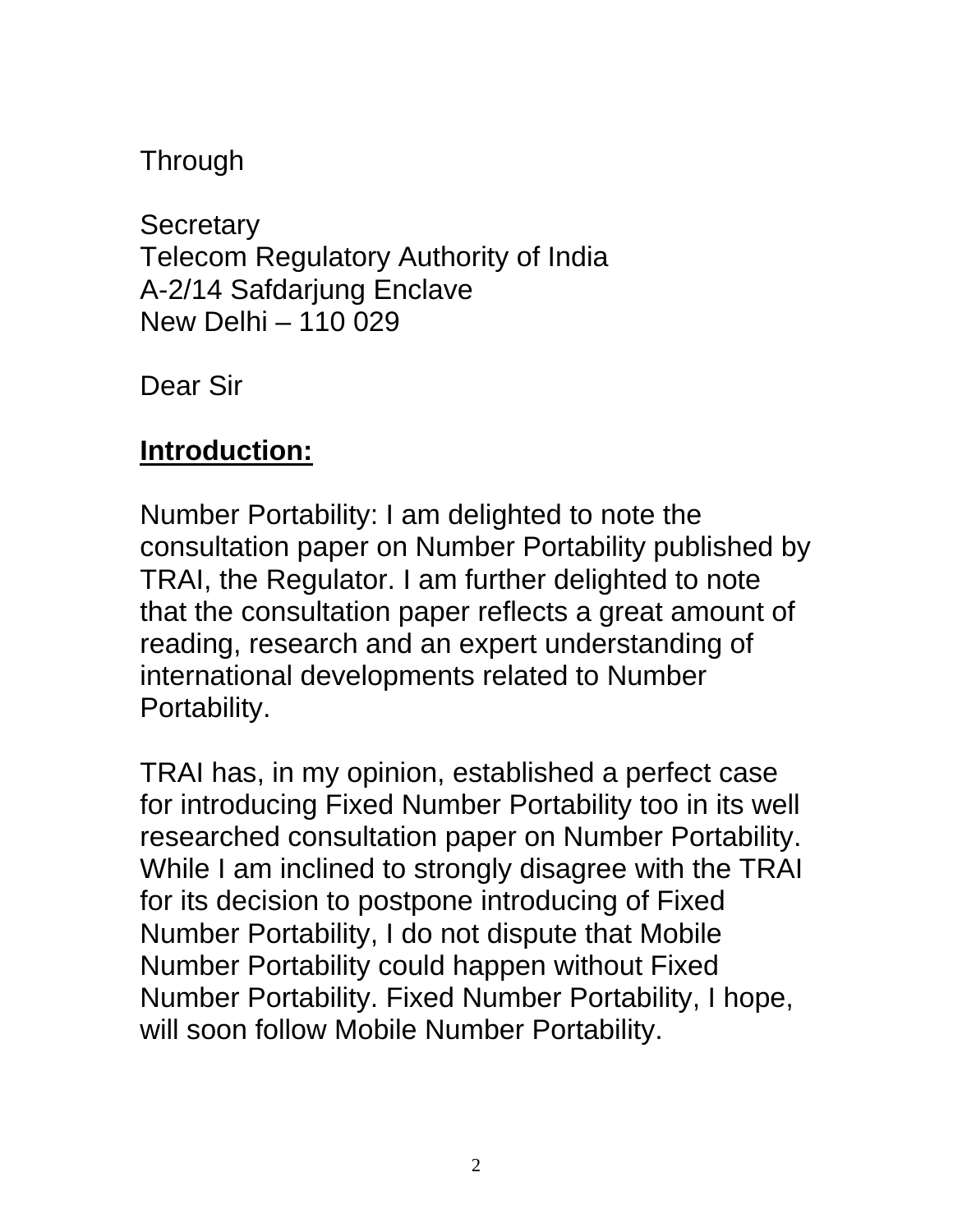The introduction of Number Portability is an affirmation of the consumer interest as the primary orientation in the provision of Telecom Services. A common consumer position on Number Portability is best summarised by INTUG or International Telecommunication Users Group. (I do not represent INTUG here nor have I represented them before) INTUG is an association of National Telecommunication User Associations worldwide. For over 25 years, INTUG claims to have argued for introduction of competition in Telecommunications and that "all users must have access to the benefits of such competition". It would be worthwhile to note INTUG's position on Numbers and Number Portability

 "A telephone number signifies an individual or an organisation and is therefore their property, under the custodianship of an independent National Authority. Numbers do not belong to operators. Numbers are a scarce resource and must be used appropriately, including the promotion of competition through an adequate and non-discriminatory supply of numbers and codes. Number Portability is the pre requisite of a competitive market".

"For almost a century, telephone numbers have been well established identifiers for individuals and organisations. Number Portability is a fundamental prerequisite for competition in a Telecommunications market. Without this facility, users are locked into their existing suppliers and can change operator only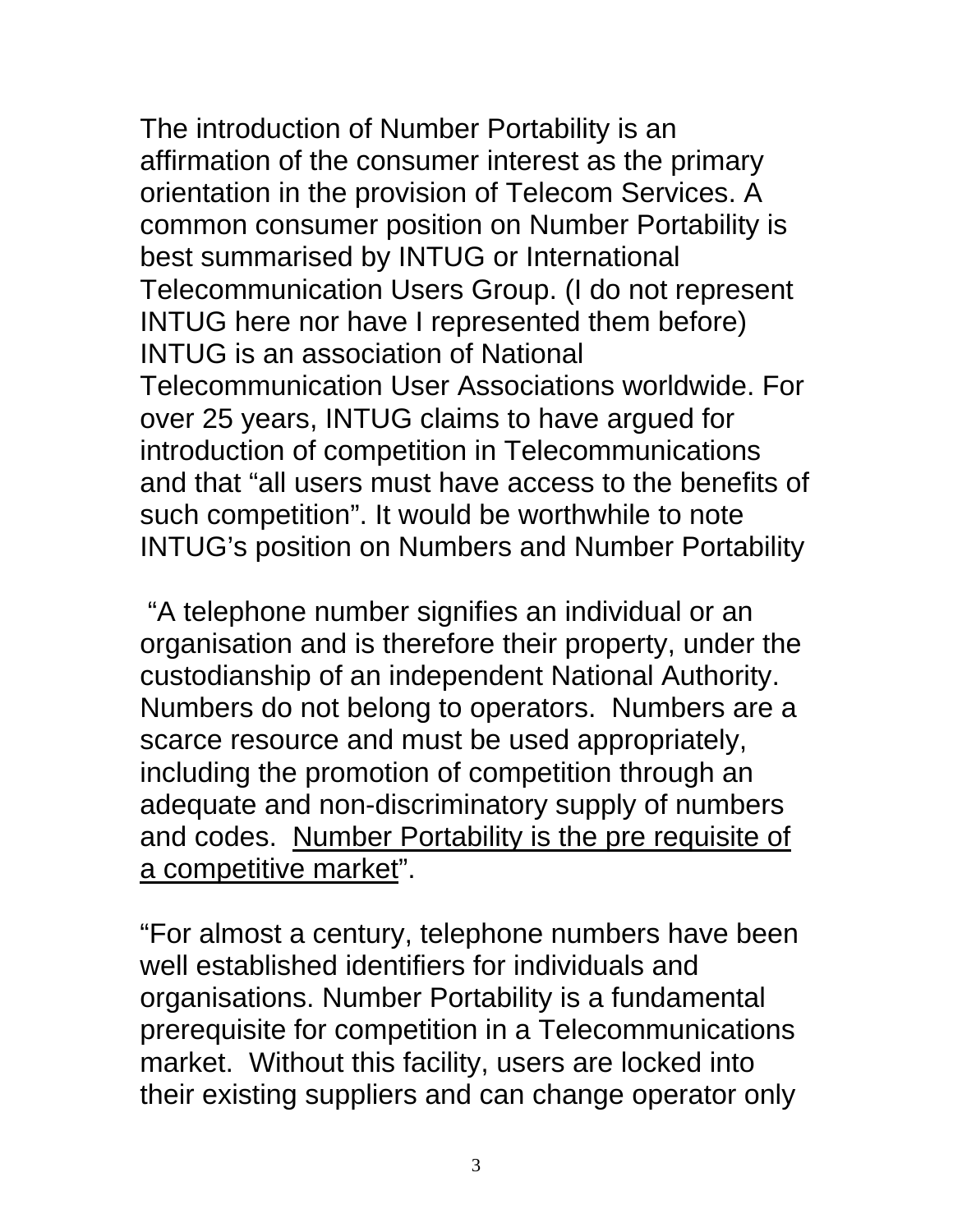with considerable disruption and expense. INTUG strongly encourages Government and N.R.As to recognise that Mobile Number Portability is an essential part of the competitive frame work and should be made legally binding on all operators and Service Providers. INTUG believes that the Mobile telecommunications market cannot be considered competitive until users have the right to change operators and at no cost and without inconvenience. Mobile network operators and Service Providers must compete on price, quality and service offerings, rather than by trying to lock users into their network". *Source – (INTUG - Numbers and Numbering An INTUG position paper. No. INTUG 2001 / 05)* 

I also have a personal position to take on Number Portability in the Indian context based on my study and research on the successive Telecom policies – National Telecom Policy of 1994, National Telecom Policy of 1999, Unified Access Services License Policy in 2003, the core enabling statutes - the Indian Telegraph Act,1885, the Indian Wireless Telegraphy Act,1933, the Telecom Regulatory Authority of India Act,1997, the license agreements entered into between the Licensor, DOT and Service Providers and other Regulations that govern or facilitate the conduct of Telecom services in the country. That is,

"The Citizens of this country are guaranteed several basic rights under PART III of the Constitution of India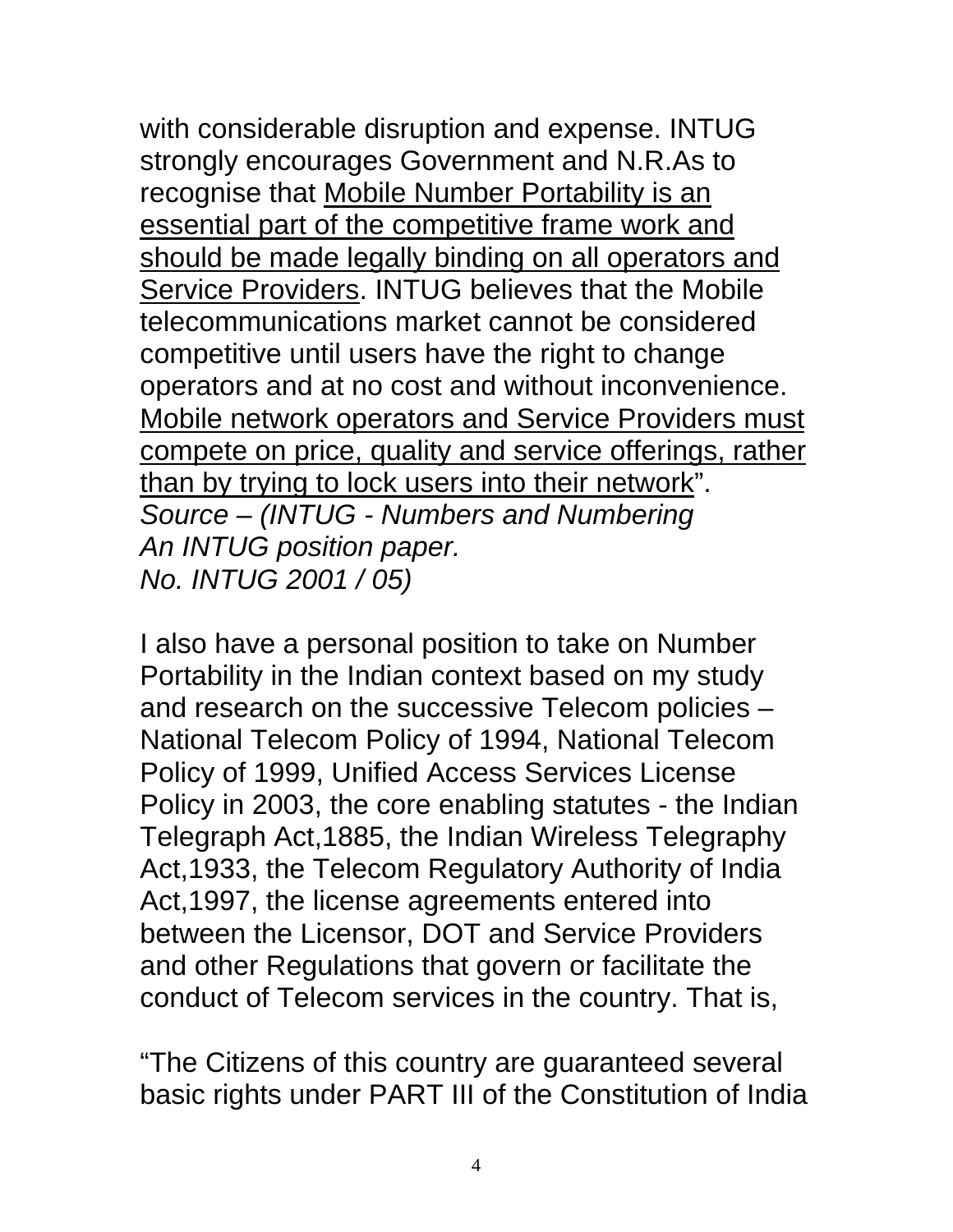and an inalienable, but implied right, also granted by the same part is the Right to a reasonable standard of living and economic opportunity. Modern notions of economic welfare are inseparable from theories of 'Competition' in certain services such as 'Telecommunications'. Modern telecommunication practices around the world have strongly emphasised on the virtues of competition in the telecommunications sector and where a 'competitive Telecom service' is assured by certain Acts and policies of the Government, it remains that the promise of such services constitute, in the light of current international norms and practices, an ordinary recognition of the economic welfare thrust of the Constitution of India. Consequently, the promise of a 'competitive Telecom service' repeatedly in all of the Telecom policies that have been effected so far and the denial of true 'competition' constitutes a violation of a fundamental right to expectation of economic welfare and benefits of competition in those areas where 'competition' is clearly, sufficiently, repeatedly and unambiguously promised. Such a 'denial' is very much present as long as consumers do not have Number Portability simply because absence of Number Portability constitutes a barrier to 'effective competition' ".

Next follows a Point-wise response to the consultation paper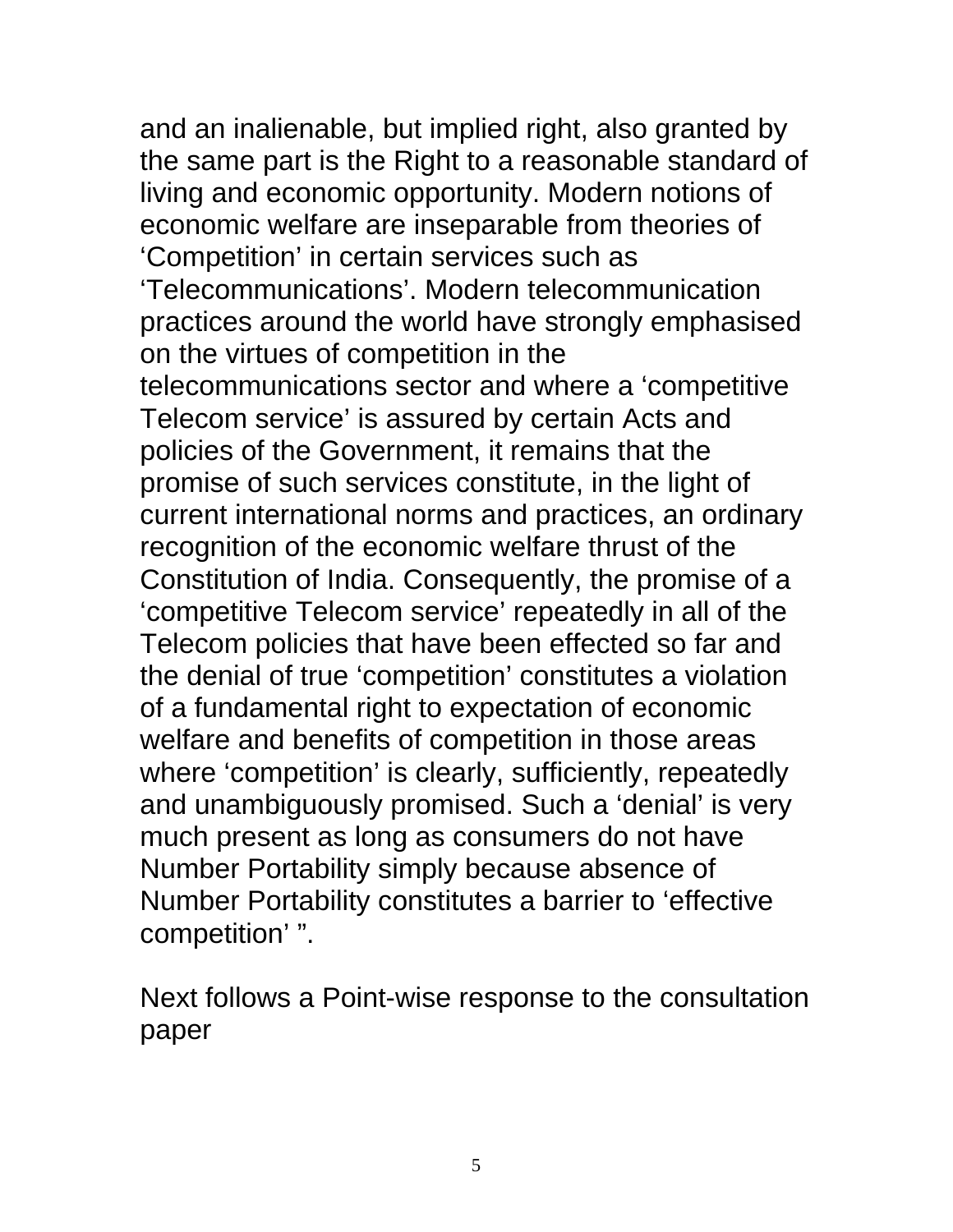1. What is the anticipated impact of number portability on customer satisfaction and increased competition between services and operators?

Very positive. There is only bound to be an appreciable, measurable and above all, a positive impact on the level of customer satisfaction for Mobile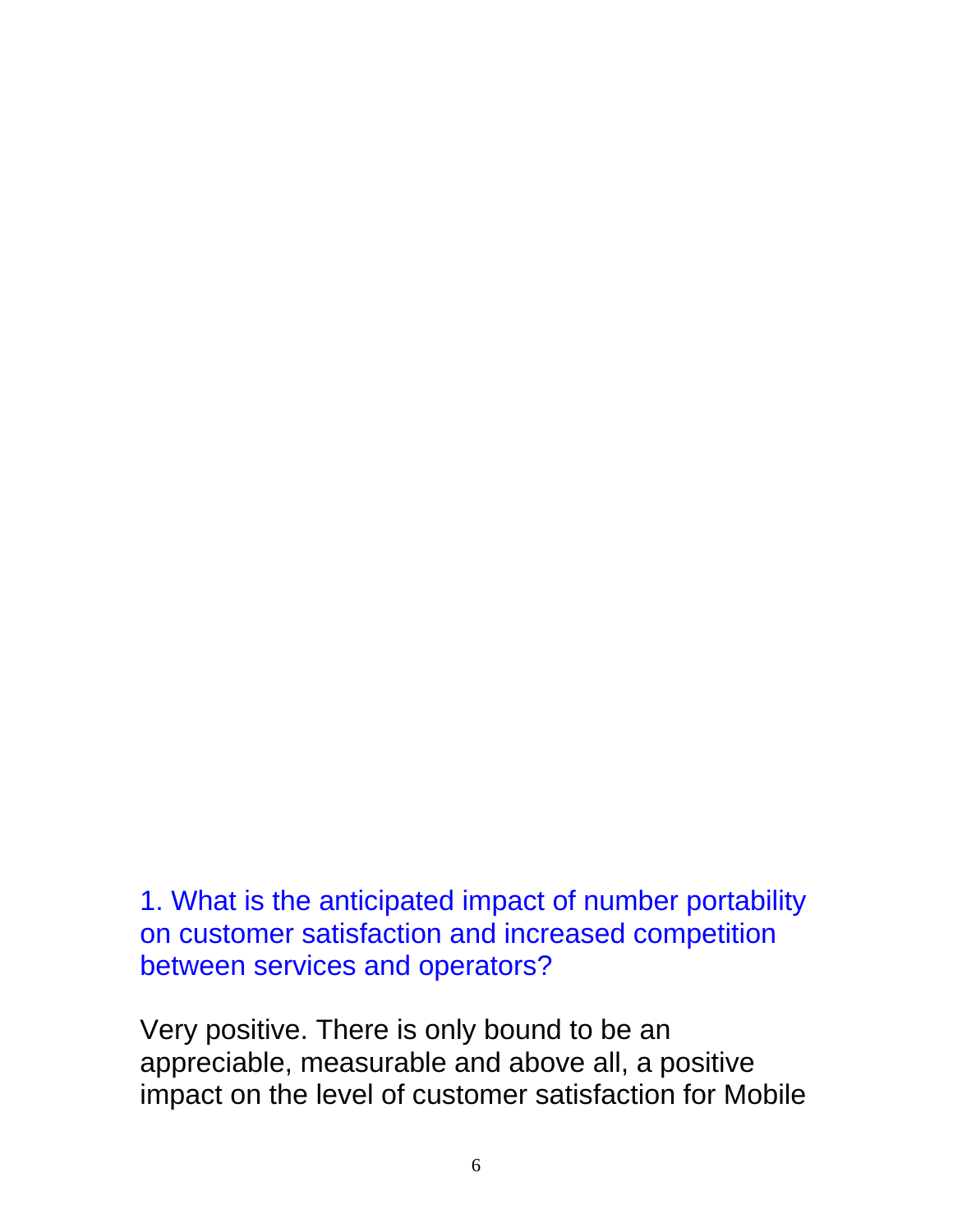subscribers. And as far as increased competition is concerned, I wish to say that there will be 'true' and 'greater' competition among Service Providers. I am also confident that when internationally accepted norms for measuring competition among Telecom operators are applied to gauge the change in the level of improvements offered by Mobile Service Providers post Mobile Number Portability, the results will only prove that the entire exercise of Mobile Number Portability at recorded costs has been more than worth the measured outcome.

That Mobile Number Portability is primarily aimed at facilitating 'true competition' in the provision of Mobile Services; let us take some look at these reports and findings.

Before doing so, I think, some response, to a widely prevalent feeling among the Network operators that Mobile Number Portability is not essential to India in view of a large number of Service Providers already operating in each Metro or Circle, is readily available in this report that is widely referenced around the world:

"A dynamic, innovative, efficient and competitive Telecommunications industry is fundamental to the economic development and prosperity of any market. Telecommunications network create the links that facilitate transactions and relationships and thereby, economic activities".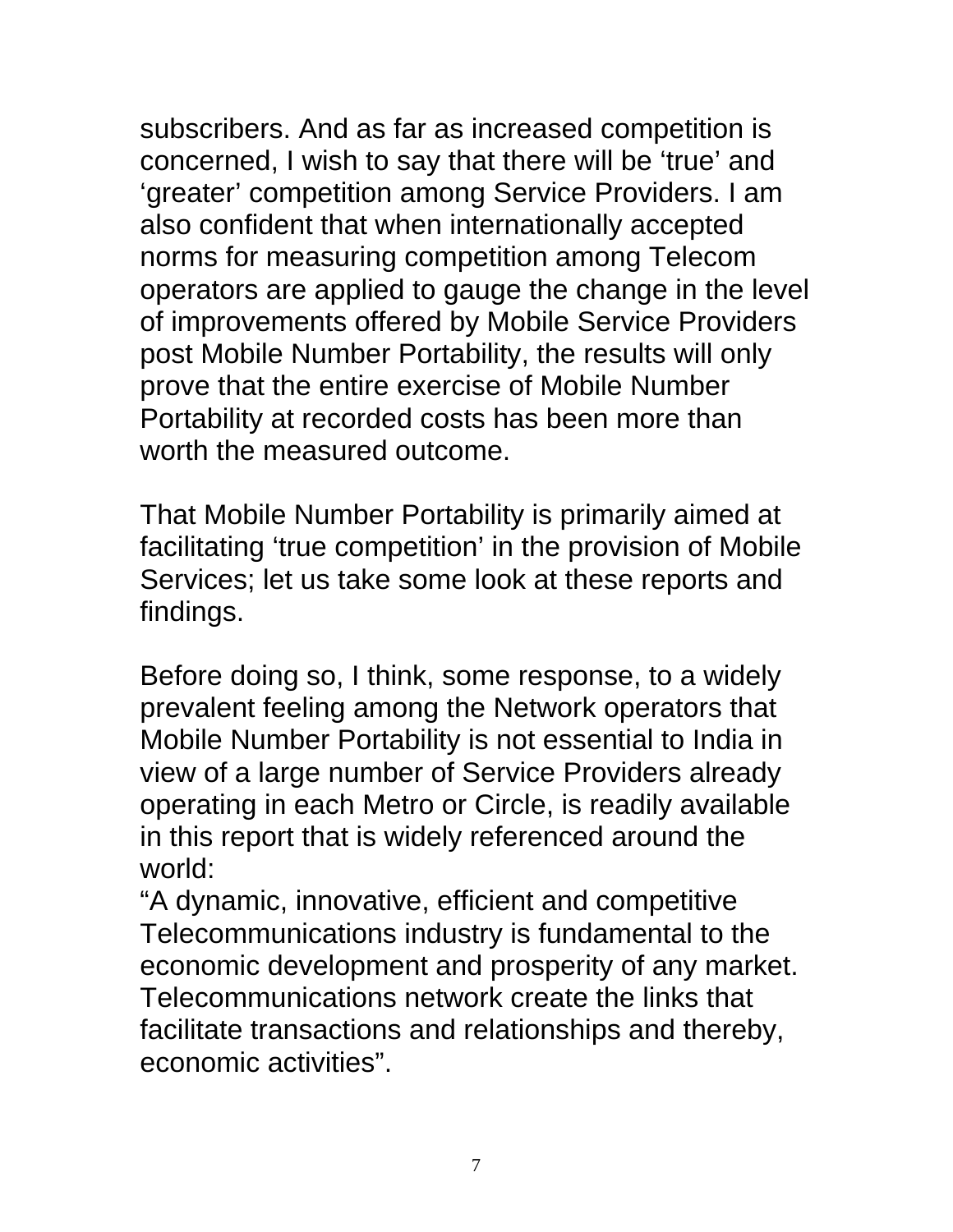"It is important to recognise that competition is neither created nor fostered simply by the process of licensing new operators but by the ability of new entrants to access end users and the extent to which the incumbent is able to constrain the development of competition. Consequently, the regulatory framework is very important in determining the effectiveness of competition as measured by the ability of new entrants to acquire subscribers and gain market share. For example, in those markets where the Regulator has not necessarily adopted a strong and focused approach to the promotion and development of competition, it is possible for the impact of competition to be relatively small regardless of the number of new entrants Licensed".

*Source – (Report on the Effectiveness of Competition in Hong Kong's Telecommunications Market: An International Comparison, June, 2003. Prepared for the Regulator in Hong Kong).* 

*(Research Report done by an Independent Agency. A Google search of one or more phrases above will return the document that names the Agency)*

In a Press release by the FCC, the US Regulator, on Nov,24,2004, it says that within a short span of 12 months (24-Nov-2003 to 23,Nov,2004) 85 Lakh Telecom Subscribers had ported their numbers from one Service providers to another Service Providers. In the largest Telecom market in the world (valued at approximately USD 292 Billion annually against a marginally lesser figure for the European Union), this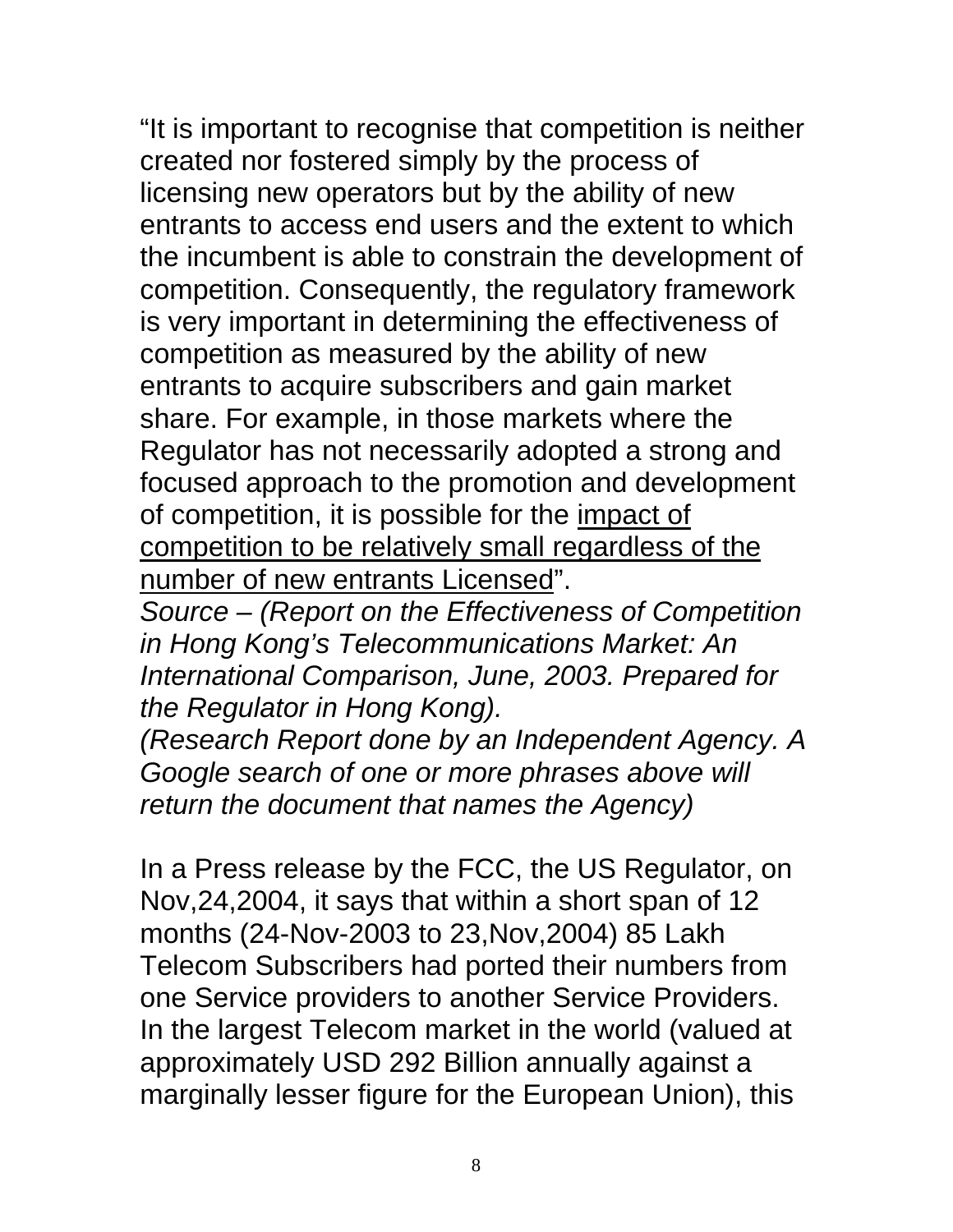is how porting worked. This data, though less applicable when an analysis concerns only Mobile Number Portability, I think, is significant to us in India because it tells a great deal about why Telecom subscribers don't always respond well to superior offers by a Competitive Service Provider.

2. The following technical options have been discussed in the consultation paper. Please indicate your preference with reasons:

- a. All-Call-Query
- b. Query-On-Release
- c. Onward Routing (Call Forwarding)
- d. Call-Drop-Back
- e. Any other solution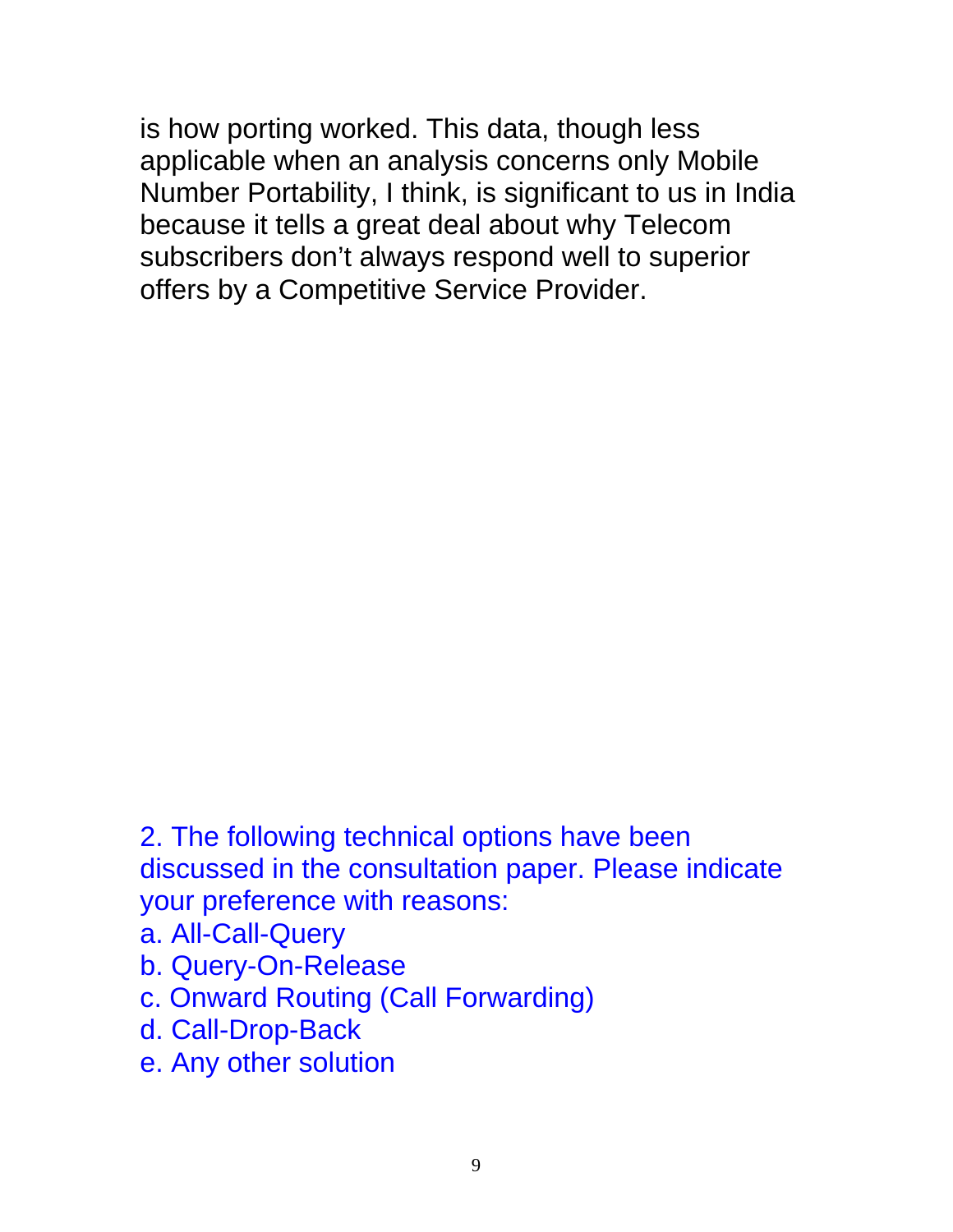#### a. All-Call-Query

The All-Call-Query option appears to be more suited to India than other options. International experience and perspective in this regard is greatly instructive. While it is clear that some countries have discounted the theoretical disadvantages of other options and have even met with commendable success by adopting the other options, a few of them have resented the requirement for frequent modifications to their basic routing infrastructure; so much so that some critics have pointed out that when the future sum of all modifications are considered, the network emphasises strong elements of All-Call-Query principles. However, the Regulator, TRAI, may have to keep in mind that the entire exercise of introducing and implementing Number Portability is not very well done well by excessively looking into the future; even certain popular initiatives of the day that present a potential to become widely acceptable technologies in the future may have to be discounted or even disregarded in order to achieve workable certainty. When one examines the consultation papers that have come to be issued by Telecom Regulators around the world lately on the issue of Number Portability, one can see that they all appear very similar to each other and there seems to be a very conservative, sequential and a theoretical approach to the issue of Number Portability and this trend could not have been different at all – in the area of Number Portability, I believe that a responsible Regulator will find support from schemes that have worked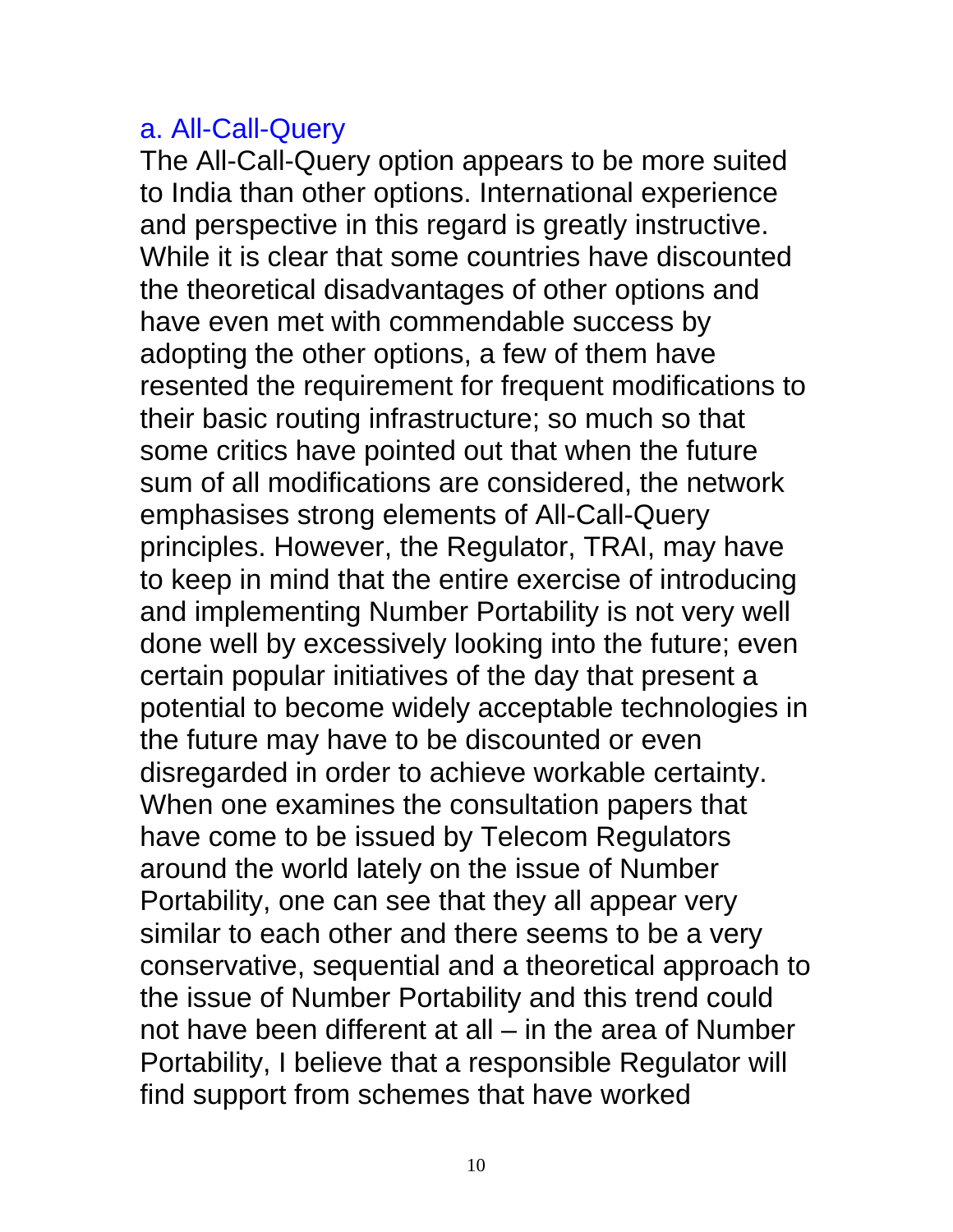elsewhere and will resist any motivation to be experimental, daring, innovative or different from others. I believe the choice of an option has to demand that an option be simple to understand, easier to implement and must place the responsibility for completing a call on the Originating Network, that has an equal opportunity as any other Network, to identify the Recipient Network and to route the call with the same level of approximate and achievable efficiency had not the number been ported.

While it is generally felt that the system-set-up costs for an All-Call-Query option is higher than for other options, International experience tells us that over a longer term, the lower ongoing costs under the All-Call-Query option when compared with that for alternatives make the All-Call-Query option attractive even on the cost front.

Number Portability cannot be successfully achieved without also obtaining the products and services of external equipment vendors and software developers, 'Solution Providers' in short. And this community of 'Solution Providers' have developed over the years, an increasingly reliable range of products and designs for achieving Number Portability in several countries in different parts of the world. It is my estimate that a majority of such products and designs are built around the All-Call-Query option. Such 'Solutions' are in some cases claimed as 'proprietary' and many indeed are mutually competing products and designs.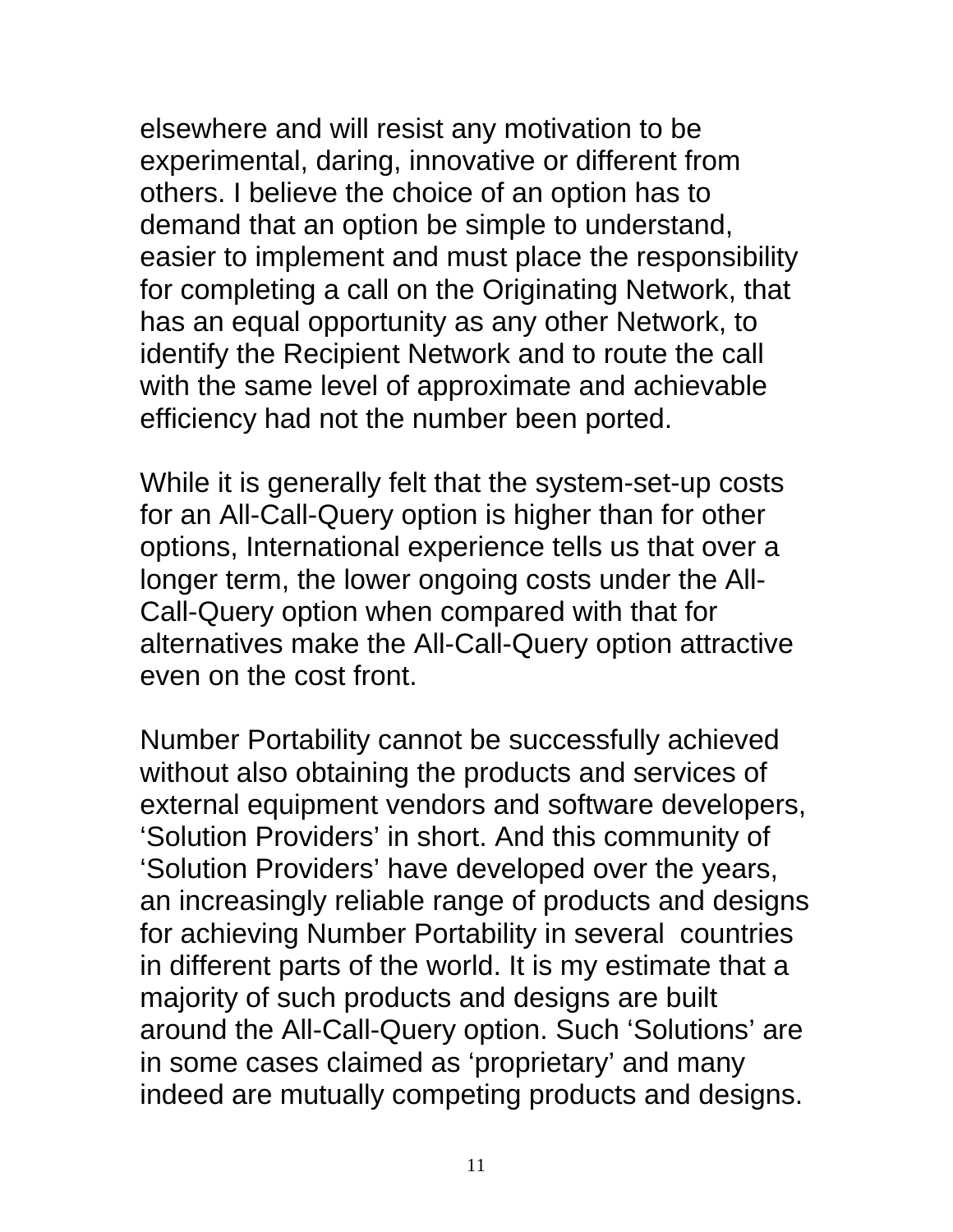In order to monitor and effectively control the infrastructure costs for implementing Mobile Number Portability in the country, I think, it would be highly impractical and inappropriate to adopt an option that is not already catered to by the expanding body of competing 'Solution Providers' – in this regard, I believe, the All-Call-Query method may be preferred to other options.

## c. Onward Routing (Call Forwarding). For b) please see next.

The Onward routing approach is the simplest of all the options mostly because the basic ability to forward a call is already present in the Mobile Networks deployed across the country. However, this system places much responsibility on the Donor Network for catering to the very customers who have fled its Network and the costs for the Donor Network in terms of setting up and maintaining an Internal Database and ensuring that some or all of its switches share from a common, but internal database become substantial as the number of customers who port out of the Donor Network increases. And the Network management costs could also increase substantially. If we consider a model of a vastly inefficient operator and an increasingly dissatisfied customer base, the Onward routing approach will effectively render such an operator even more inefficient by forcing it to scatter a fair share of its resources on serving those that are gone for good. This approach would be suitable in an environment where an incumbent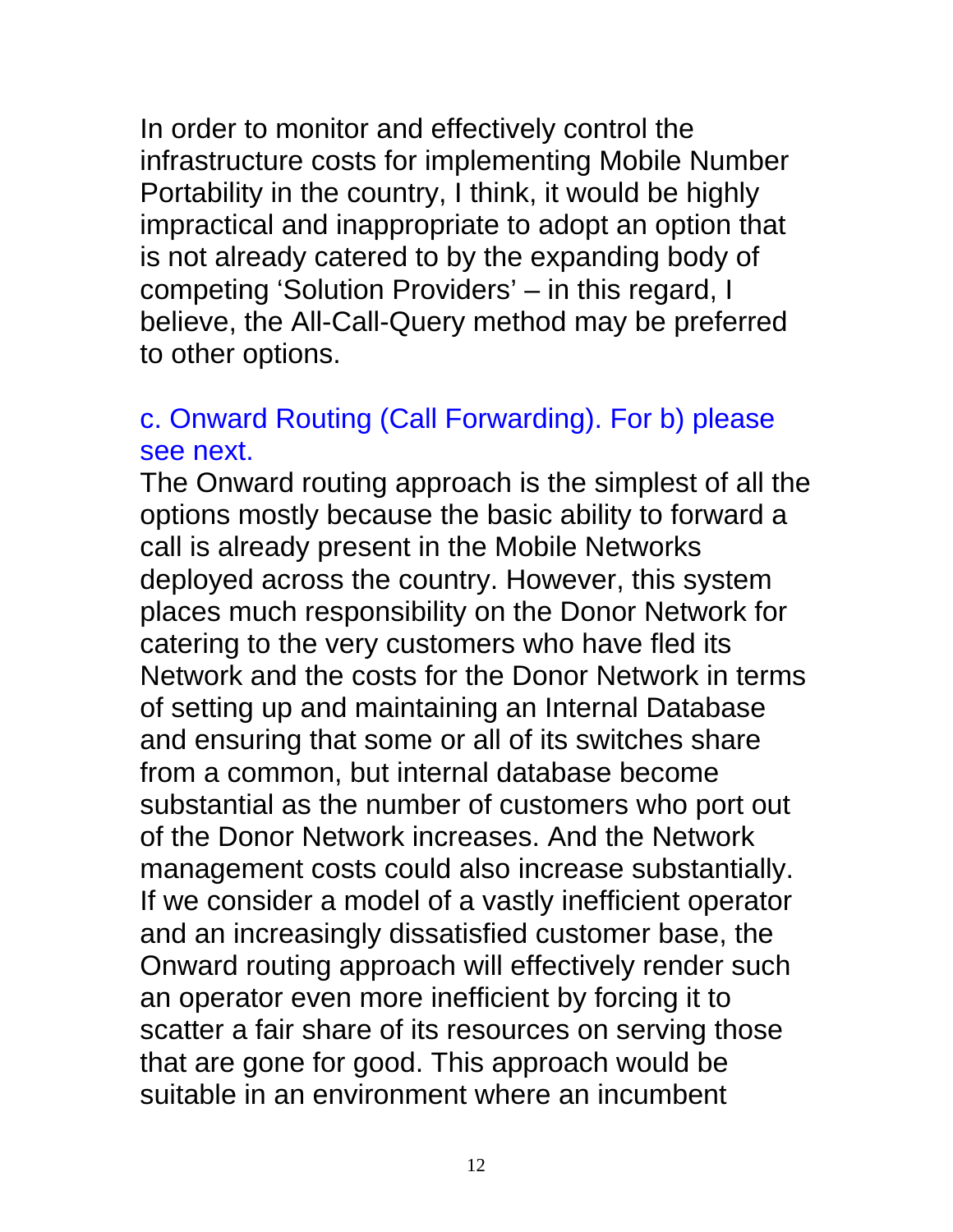Network operates in a strong Monopolistic setting and the customer dissatisfaction with the incumbent Network is very high and that the later entrants are unable to garner a significant market share despite offering superior plans and tariffs – of course, such a scheme may be devised by the Regulator only on a implicit understanding and motivation that a dilution in the market share of the Incumbent operator is in the best interests of the consumer. Internationally, the call forwarding option has been chosen by many countries as an interim or a short term solution. Theoretically, the costs over the long term for a continued retention of a Call forwarding solution could become prohibitive when ports out of the Donor Network increase over time. Theoretically also, the Call forwarding option best serves those markets where, when Number Portability was introduced, the estimates for the number of ports in the initial few months in that market were expected to be lower and there stood a general reluctance at the level of the Regulator to force the industry to switch to a more expensive option such as All-Call-Query or Query-on-Release. I do not think that the state of the market in India in the mobile services sector invites a strong consideration of this approach. On the whole, I believe the case for a Call forwarding option is somewhat weak.

#### b. Query-On-Release. For c) please see above.

The Query-On-Release option is even less attractive in view of the very limited adoption of this scheme internationally. While this scheme does not penalise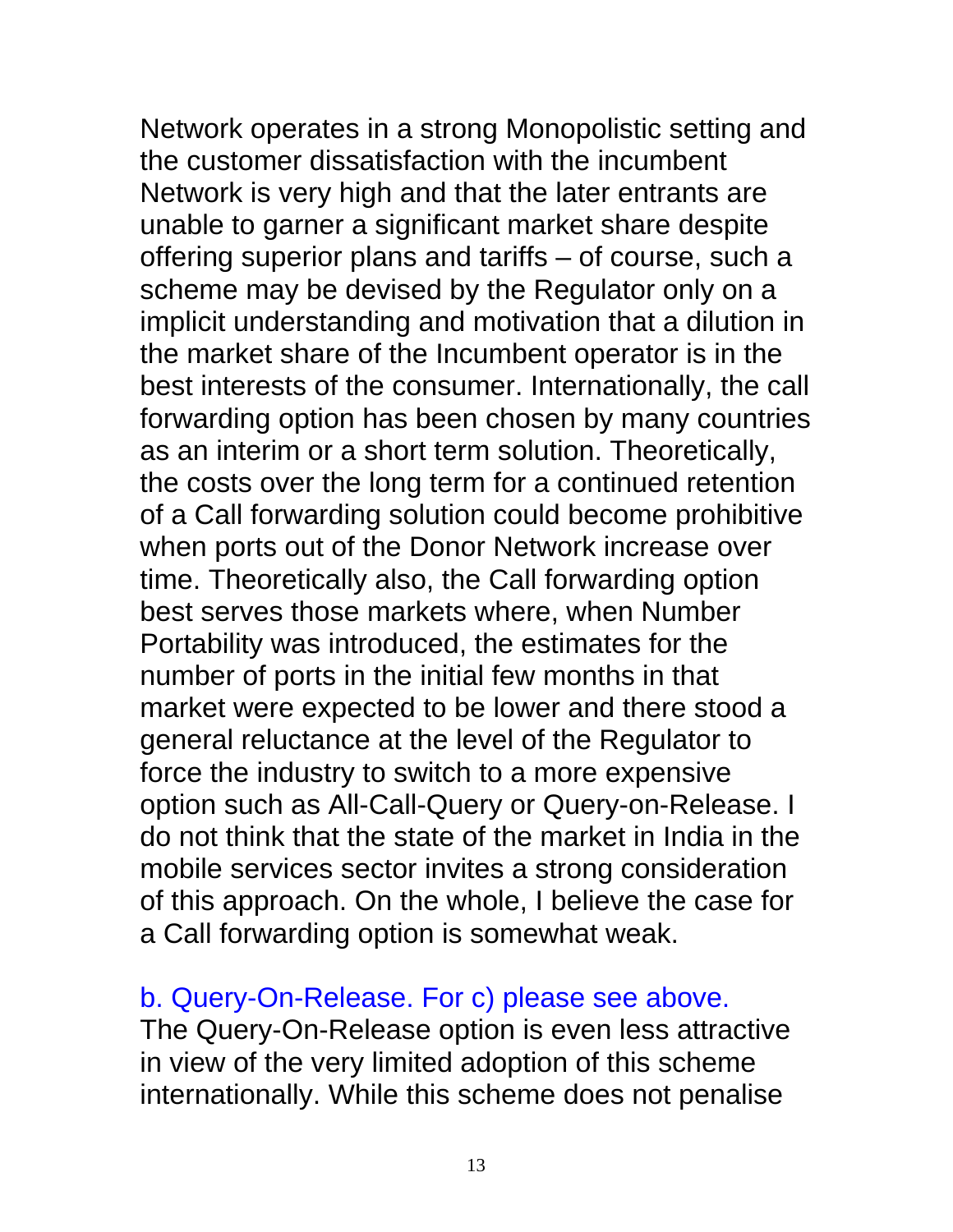the Donor Network so much and also does not hold the Donor Network for the entire length of the call, the benefits under this system hardly reach to the level of the All-Call-Query option despite entailing significant and comparable costs as the All-Call-Query option. It is little wonder that this approach has been mostly rejected by deliberating countries and no new variation of this approach is presently in consideration by any country that is deliberating the introduction of Mobile Number Portability.

#### d. Call-Drop-Back

The Call Drop Back option is a poor alternative to its peers simply because it is expensive and unreliable and also does not relieve the Donor Network of much burden it is required to take under other options. This option entails major modifications to the signaling protocol amongst all Networks and is therefore, not a cheaper option. The costs under this option fall severely short of the resultant value of expected benefits when one considers that this option simply does nothing to address the risks forced on the Donor Network, one of which is to require the Donor Network to accurately identify the routing information for the Recipient Network at huge costs. This option also delays a call when the Donor Network talks back to the Originating Network and the net value of so much activity is nothing more than telling the Originating Network on where to place the call. A hybrid approach under this option might invite some consideration. But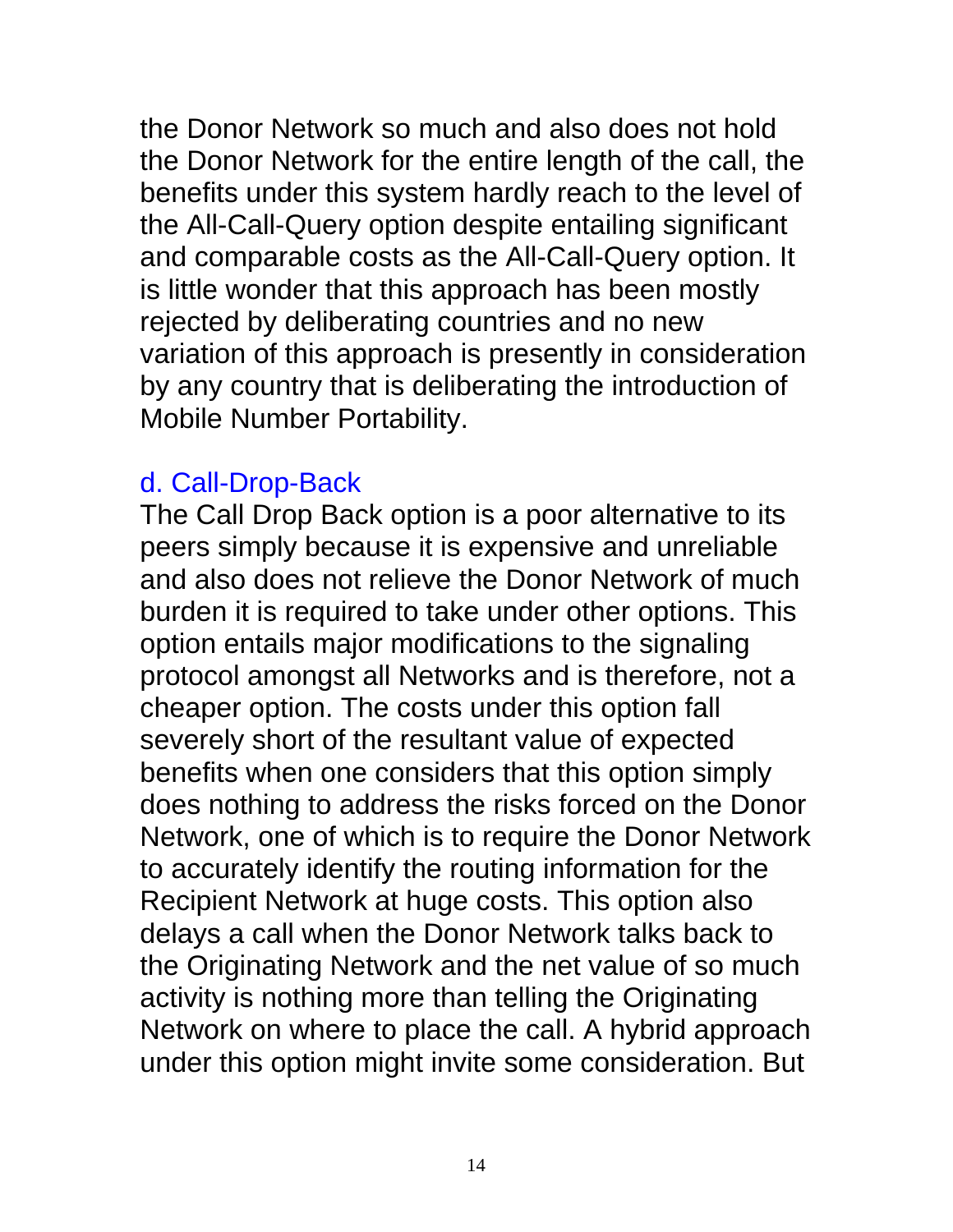this approach is, as it is, unsuitable for implementation in India.

3. In the past, some countries have followed the approach of implementation of a short-term solution, with parallel planning for a long-term solution. Several other countries have opted directly for a long-term solution. The issues associated with either approach are discussed in this paper. Please give your opinion, with reasons, on the path India should adopt.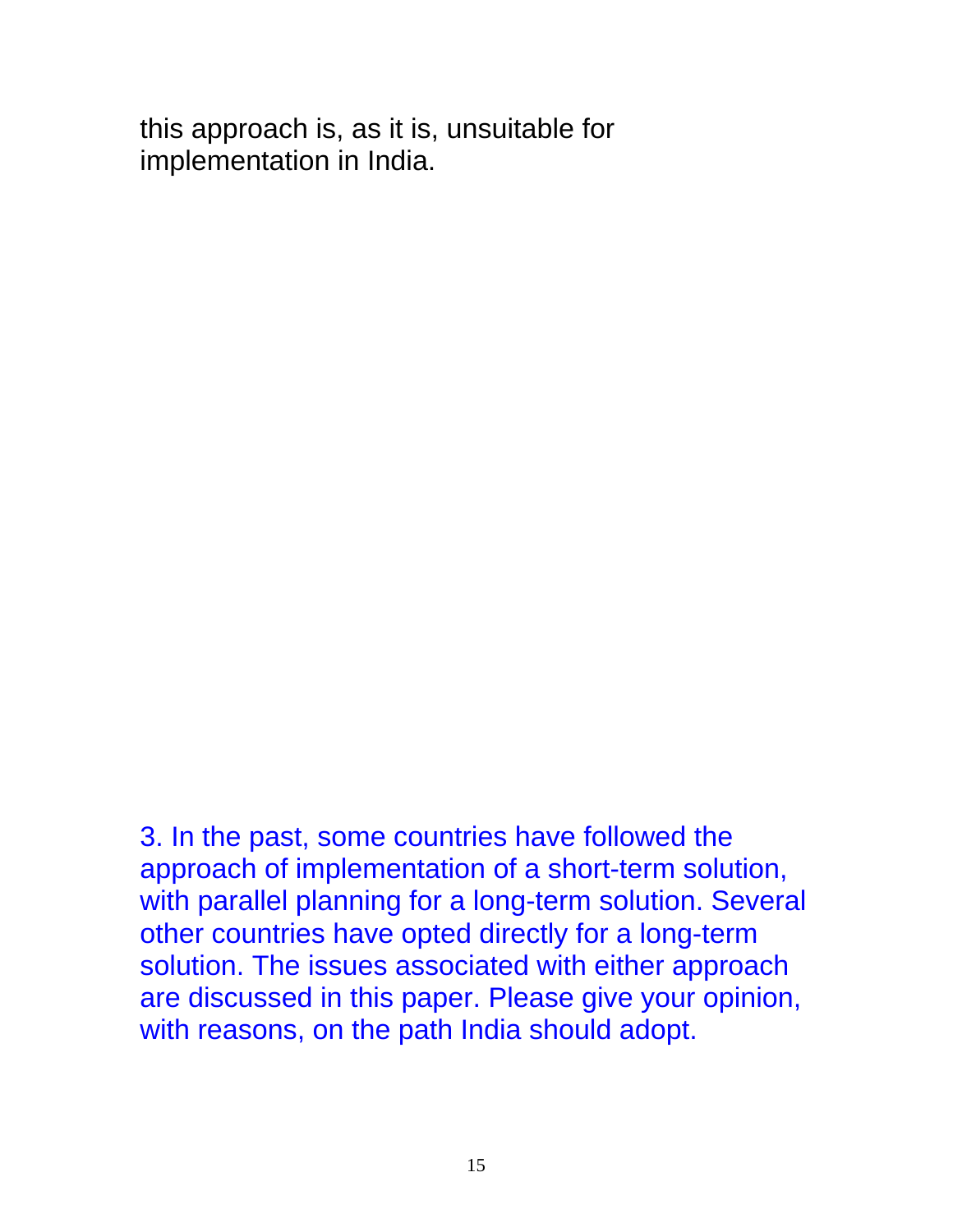While I believe that the time for introducing Mobile Number Portability is already watching us, I do not subscribe to the scheme of a short-term solution within a long term solution. It may be noted that of the countries that started with a short-term solution, many of them were simply the earliest nations in the world to implement Number Portability. I believe, the favour for a short-term solution in many such countries was found in the fact that the costs thereon were comparatively less and the costs for a long-term solution entailed huge expenses while the Regulator and the industry preferred to proceed by learning before they could implement he pre-determined longterm solution or before they could arrive at a final solution.

I favour only a direct long-term solution for India. Mobile Number Portability is no longer an innovative or a speculative Telecom strategy and therefore, any wait towards finalisation while incurring costs (though not substantial) during the short-term solution would be a waste of money and frittering away of seriousness.

I also think that, when it comes to choosing a long term Number Portability solution, the criteria set out by the FCC of the US as the 'performance criteria' that Service Provider's long term NP architecture should meet is highly instructive in this regard. The FCC had previously mandated that any long term solution must: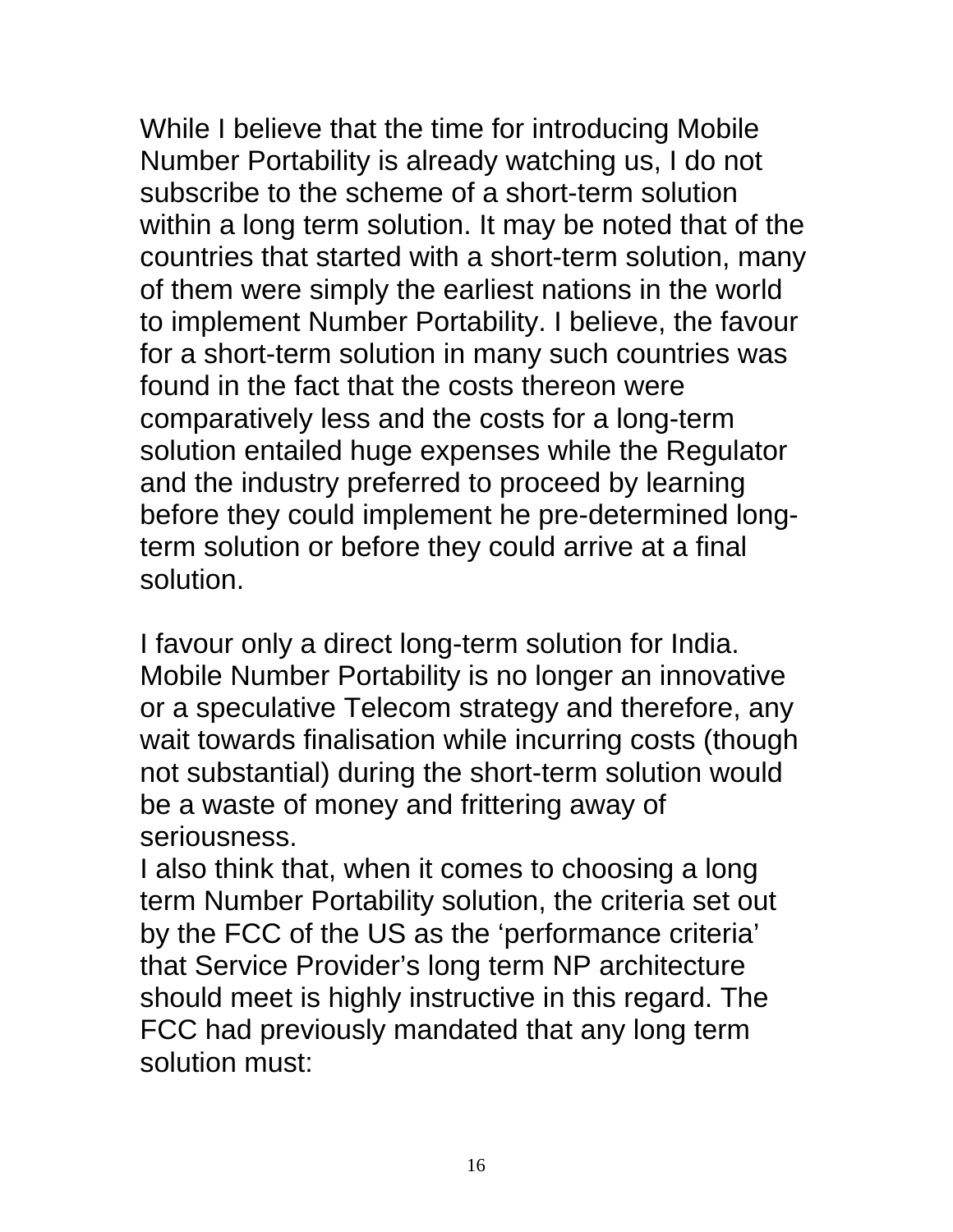-support existing network services, features and capabilities

-efficiently use numbering resources

-not require end users to change their

Telecommunications numbers

-not require Telecommunications carriers to rely on databases, other network facilities or services provided by other Telecommunication Service Providers in order to route calls to the proper termination point

-not result in unreasonable degradation in service quality or network reliability when implemented -not result in a Service Provider having a proprietary interest

-have no significant adverse impact outside the areas where Number Portability is deployed.

Judged against these desirables and also when seen against the fact that there is no known short term solution that would not require a long term solution to be initiated from scratch, I prefer only a long term solution. Only a long term solution could effectively address all possible challenges that are bound to arise in the implementation of Mobile Number Portability, unless we somehow overlook the possibility of a short-term solution severely conflicting with one or more of the 'criteria' laid down above, in which case, the conflict simply works, effectively, to the detriment of the end consumer. In such a case, Number Portability ceases to work for the benefit of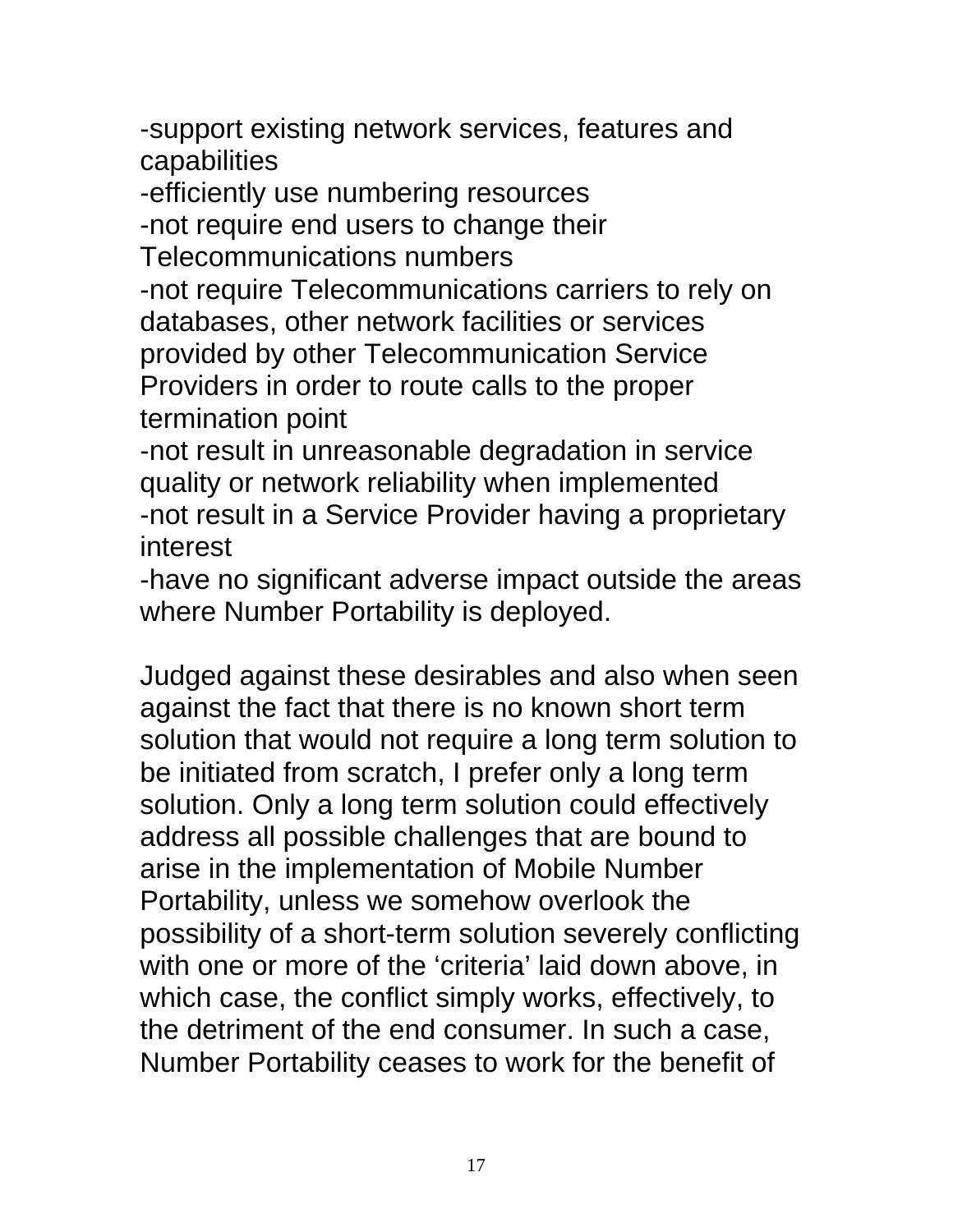the consumers and merely becomes an expensive and elaborate end in itself.

It may further be noted that due to the increasing number of Number Portability solutions, the time it now takes to effectively install and work a long term architecture is considerably reduced and claims are now commonly made by NP solutions providers that they will get the system set-up and working in a 'short time'. Here is what a leading NP solutions provider claims in its profile and offer – "We provide a secure and reliable Number Portability solution that can be implemented in under ten weeks". Even though the Solutions Provider in question might not have explicitly said whether this pertains to a short-term or a long-term solution, it cannot be denied that competitive pulls and pressures amongst such 'Solutions' Providers leaves us with room to expect more than we otherwise would.(A Google search of the entire phrase will return the name of that Company). As such, incentives to first adopt a short term solution are now even less valid.

4. In case of a centralised database approach, who should be responsible for the setup, ownership, administration, and management of such a database? Should the administration and operation of a centralised database be assigned to a third party duly licensed by the licensor as an other service provider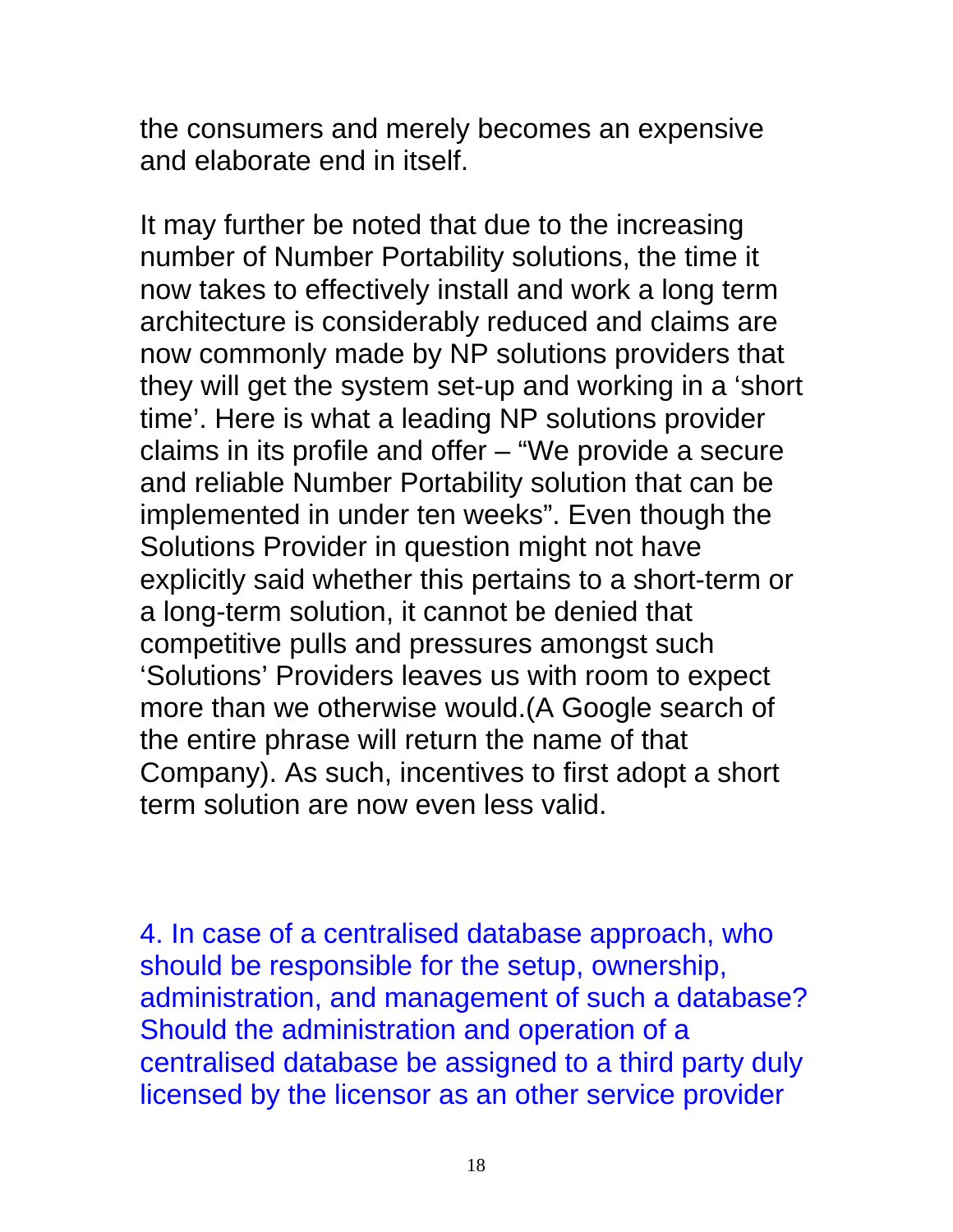# (OSP) on the lines of a clearing-house, or should some other approach be adopted?

A centralised database approach, it is generally agreed, is a fair and efficient option provided it is administered by an Independent person or agent. As to who should be responsible for the setup, ownership, administration and management of such a database is a question that is for the Regulator to primarily decide. I would like to add here that the person or institution that would be chosen for such a task should necessarily possess prior experience and involvement in implementing Number Portability in other countries, the outcome in which is both inspiring for us here at home and is also duplicatable here. As far as 'ownership' of such a database is concerned, I do not think it would be appropriate to cast that independent person or agent as an 'owner' of that database. Some of the lesser varieties of possession such as 'custodian', 'holder' or other such description may best characterise the position of the independent person or agent. I prefer the word 'Administrator' and this word will run for the rest of this paper. It is clear that the services of such an Administrator will be covered by the licence requirement for an OSP (Other Service Provider) and such an 'Administrator' is bound to be registered with the Licensing Authority, the DOT. However, the power vesting with the Licensing Authority over the affairs of an OSP are not always or even equally shared with the Regulator, TRAI. In view of this aspect, it is essential that the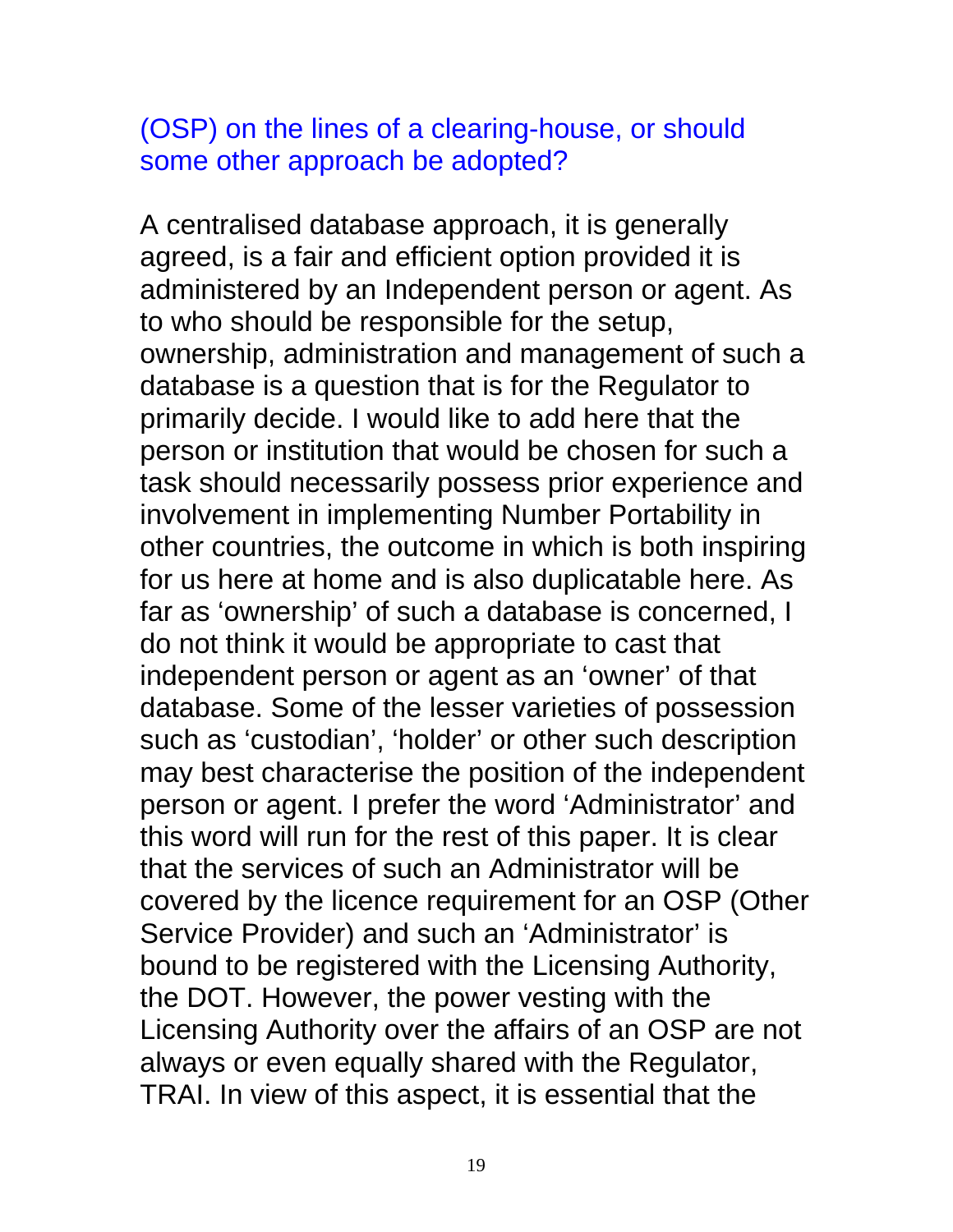'Administrator' is separately appointed by TRAI under a separate agreement so that the obligations that are thrust on the 'Administrator' are sourced largely from the 'Agreement' entered into between the TRAI and the 'Administrator'. The TRAI is empowered, under the provisions of its founding statute, the Telecom Regulatory Authority of India Act, 1997 to enter into an agreement with a private person in such a manner and to assume powers to punish such a person for violation of the terms of the agreement. Conversely, one could also say that nothing in the TRAI Act, 1997 prevents the TRAI from entering into such an arrangement. When it all happens as such, the operations of an 'Administrator' would be governed by two set of provisions – one under the grant of an OSP status by the Licensor, DOT and another under a modifiable 'Agreement' entered into with the Regulator, TRAI, where neither of the two set of provisions conflict with each other.

5. How should the database updates between different operators be synchronised? Where could the central database be located?

And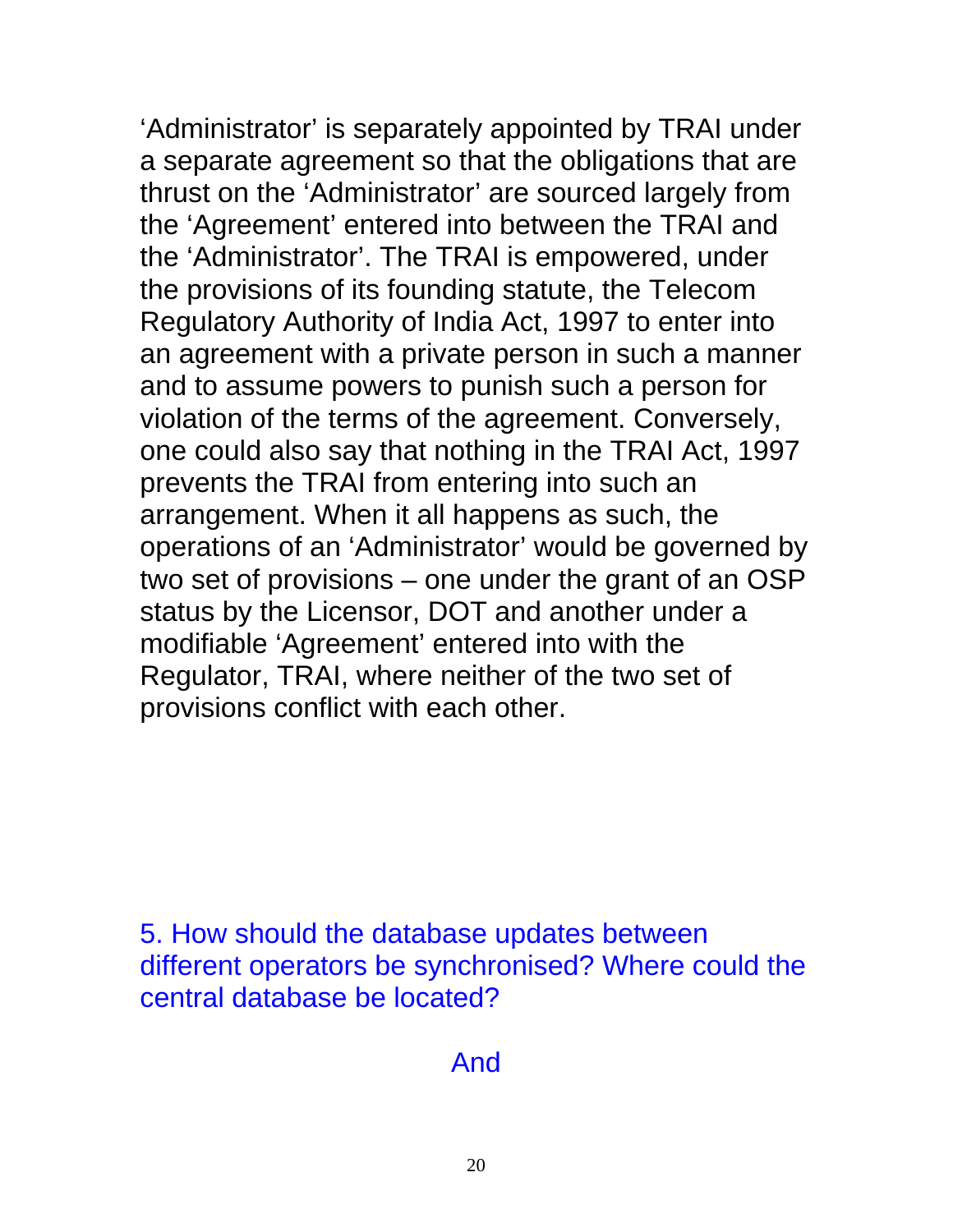6. What should be the level of centralisation (metro, circle, national) for a centralised database? Should this be a permanent arrangement, or be subject to later revision?

The porting transactions are to occur only in accordance with approved procedures and in terms of progression along a regulated sequence. It is also crucial that the central database always make available, historical information on porting activity on request. Considering that the basic premise for the MNP is that a MSISDN can be active only in one of many networks in a given point of time, it is important that the database update is centered around activity on the MSISDN activation and deactivation.

Also, the Central Database should be so designed that it should provide on request, real-time information concerning individual Network on several parameters like number of transactions, errors, downtime and the like.

The responsibility for communicating with the Central Database for the purpose of updating the database will vest with, for a given port, both the Donor Network and the Recipient Network. The protocols for such a communication will have to be devised by the Regulator itself or be entrusted to the Administrator to be arrived at on a consultation and consensus amongst all participating networks to the MNP.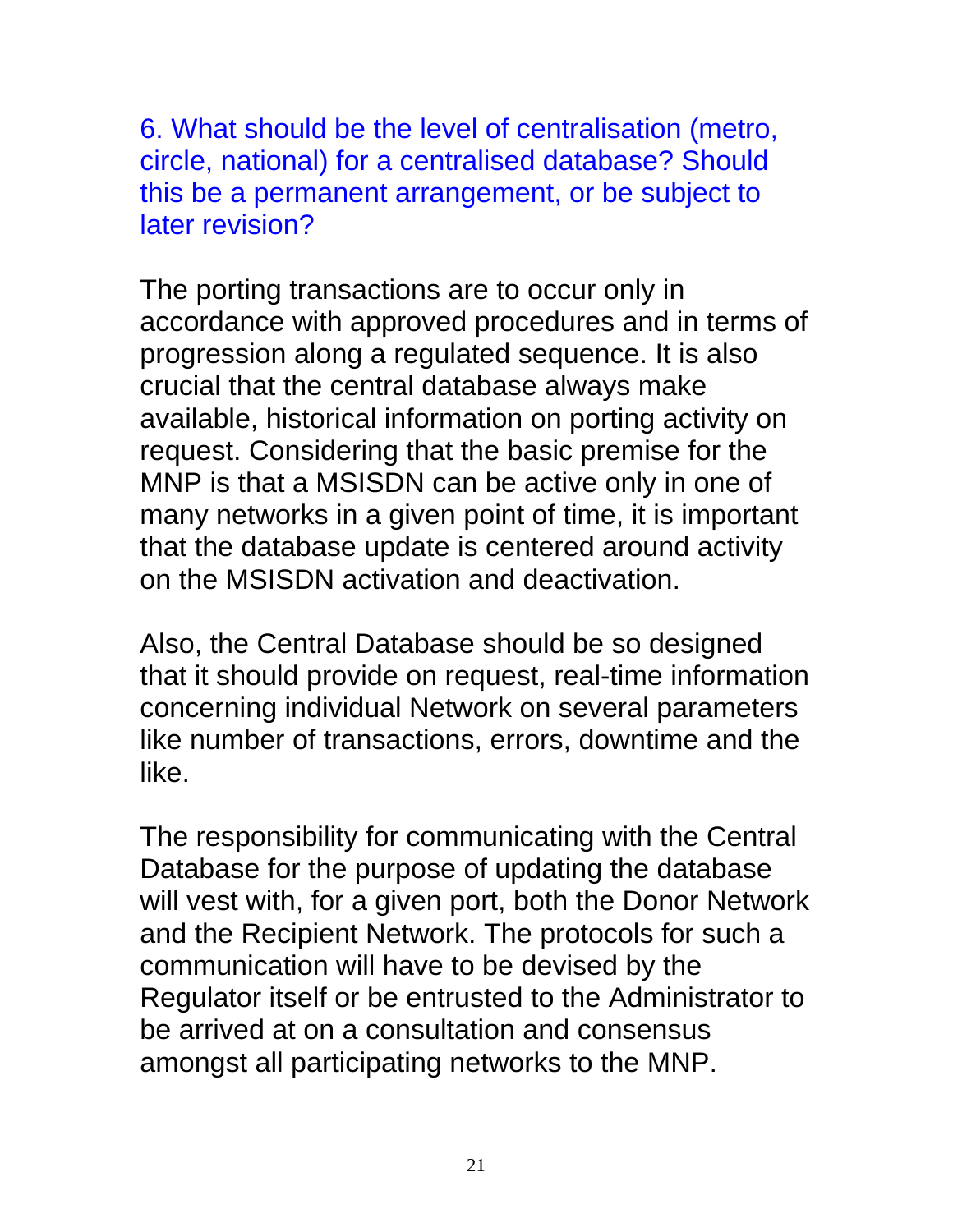The location of a central database may be a city that is well served by Telecom infrastructure. Considering that there is intense competition between several cities in the country on this aspect, several other parameters like vulnerability to natural disasters, vulnerability to terrorist strikes, history of terrorist strikes and other factors may be considered in order to arrive at a suitable location.

A centralised database option appears to be a clear winner here. This is because a single source for obtaining routing information for a requested number is a far more efficient model than the existence of multiple or scattered points of query, both from a Network operator perspective and from a Regulator perspective. Internationally, most of the countries that have implemented Number Portability have adopted a national approach than a sub-national or segmented approach. It is unlikely that a national level of centralisation once adopted will necessitate a subnational level of centralisation at a later stage. However, the power to force any change in this approach should vest solely with the Regulator, TRAI, and may at best be partially shared by the Administrator or the Network operators and also, any such power reserved to the Administrator or to the Network operator should be limited and not exceed the powers reserved for the Regulator in this respect.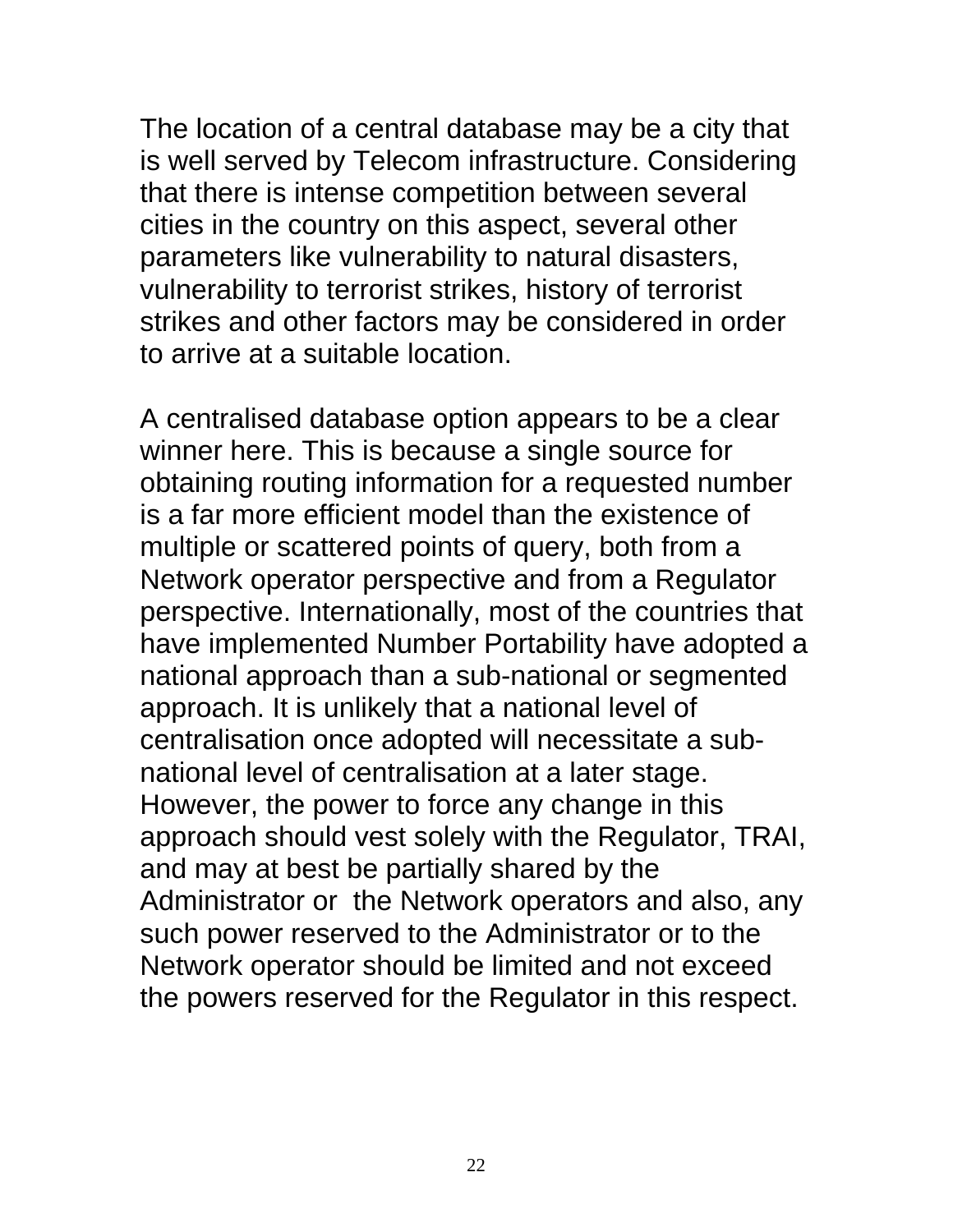## 7. How should NLDOs and ILDOs handle the routing of calls to support number portability?

I think the answer to this question could be simple if we rule out location based Number Portability which indeed is the case as far as this consultation paper is concerned. That is, if the Mobile Number Portability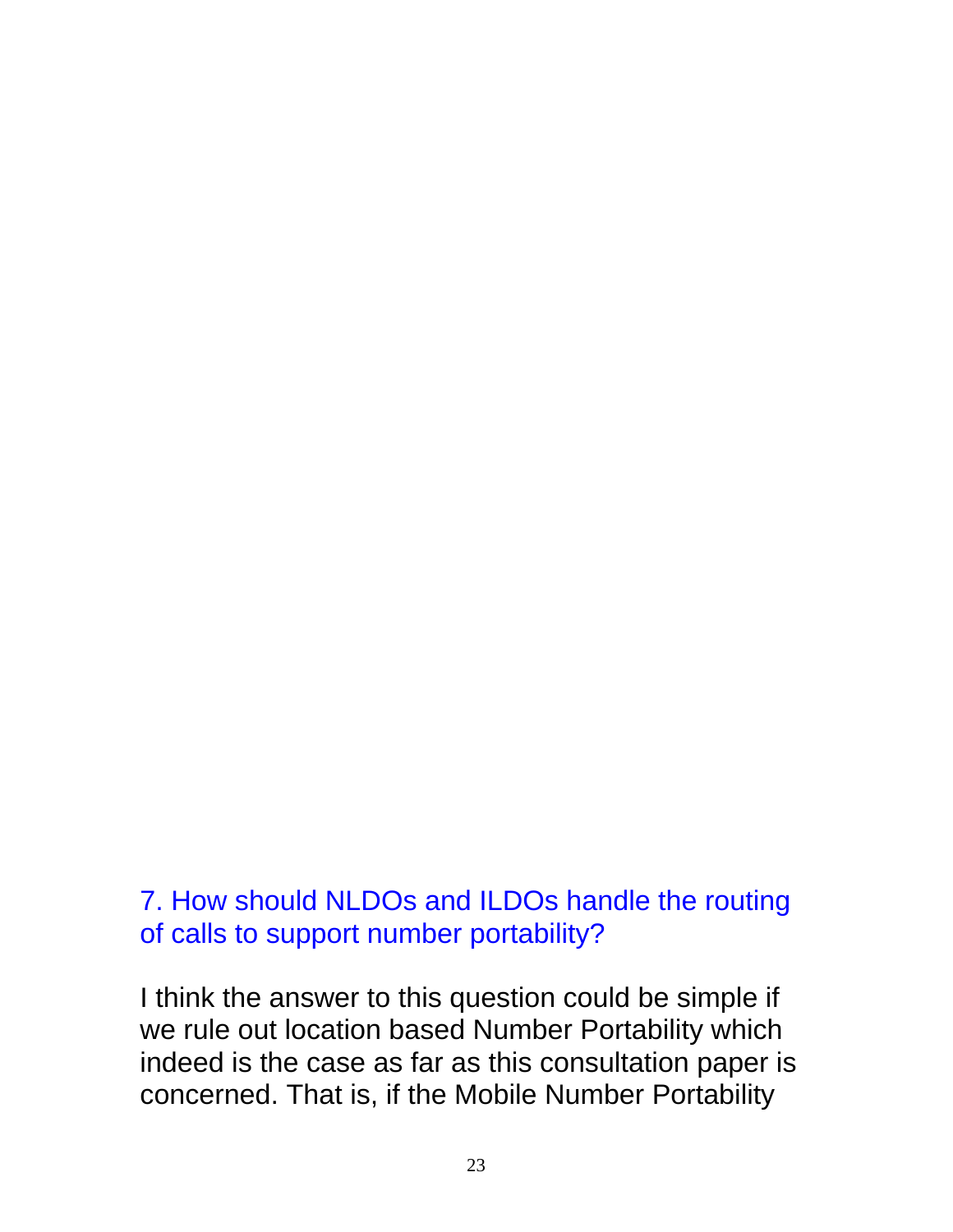scheme applies only when a Donor Network and a Recipient Network are competing networks, i.e., they are licensed by DOT to operate within the same Metro or a circle.

I fully support the contention of the Regulator, TRAI that it is neither desirable nor useful to mandate Number Portability amongst non-competing networks, i.e., when a Donor Network and a Recipient Network belong to different Metros or Circles. The MNP mandate would be far-reaching if it were to encompass Donor and Recipient networks from noncompeting circles. Besides, such an arrangement could also create needless complexities and a very questionable utility at best.

So much said, the method by which NLDOs and ILDOs should route call for ported numbers is fairly simple and I do not foresee any complications in this regard. The responsibility for obtaining porting information on the part of a NLDO or an ILDO will attach based on their proximity whether to an Originating Network or to a Terminating Network. A fiction may then be created by the Regulator to cast the responsibility on the NLDO or the ILDO by prescribing the transmit position number for a Network (in its role as a NLDO or ILDO) that will assume responsibility for obtaining routing number. Some models such as the 'N-1' approach that might be visited by 'proprietary' claims are good examples of this approach.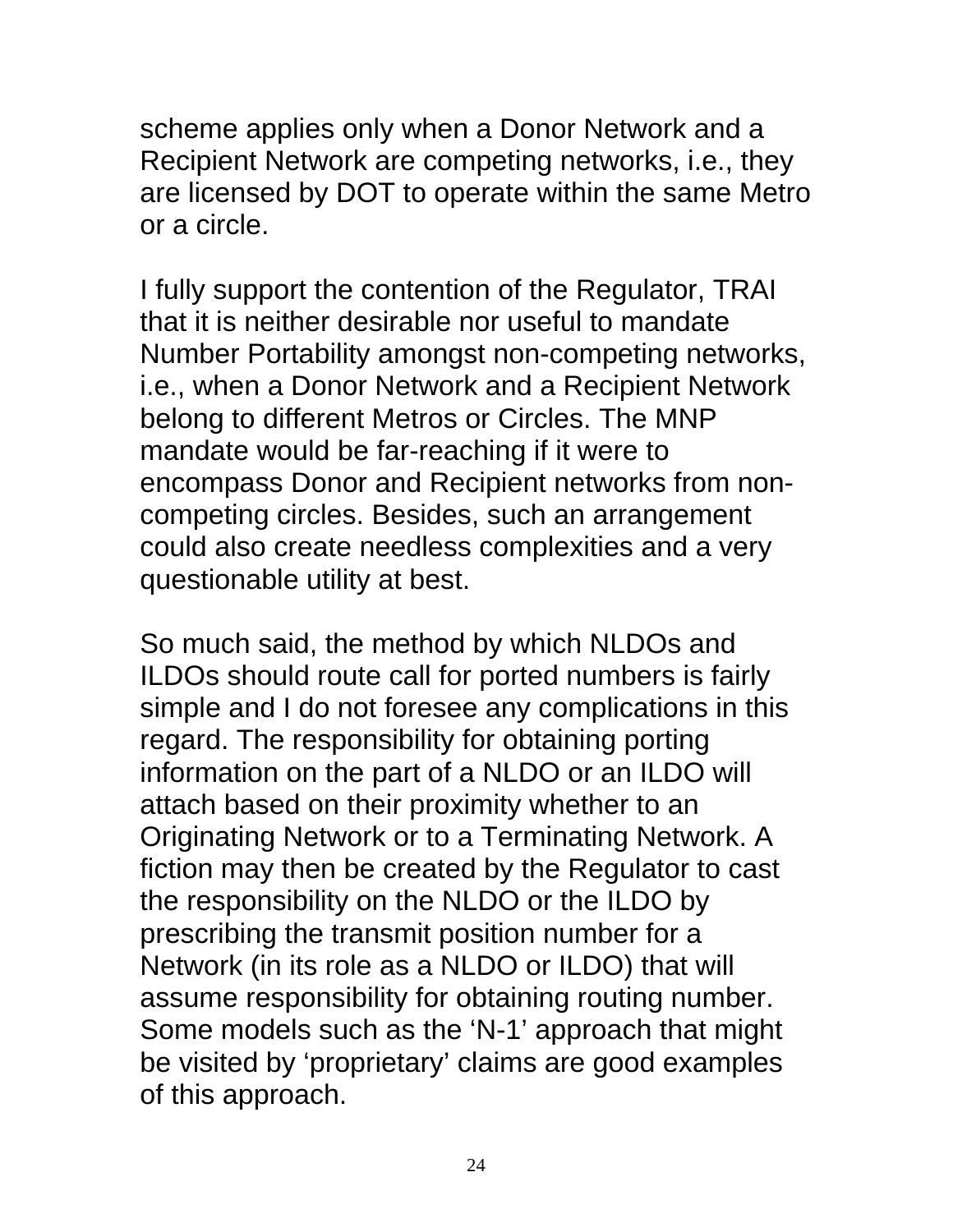8. Are the existing interconnection arrangements (such as signaling) between mobile-to-mobile, mobileto-fixed networks sufficient to achieve number portability, or are any changes required?

Considering that the implementation of Mobile Number Portability will necessitate certain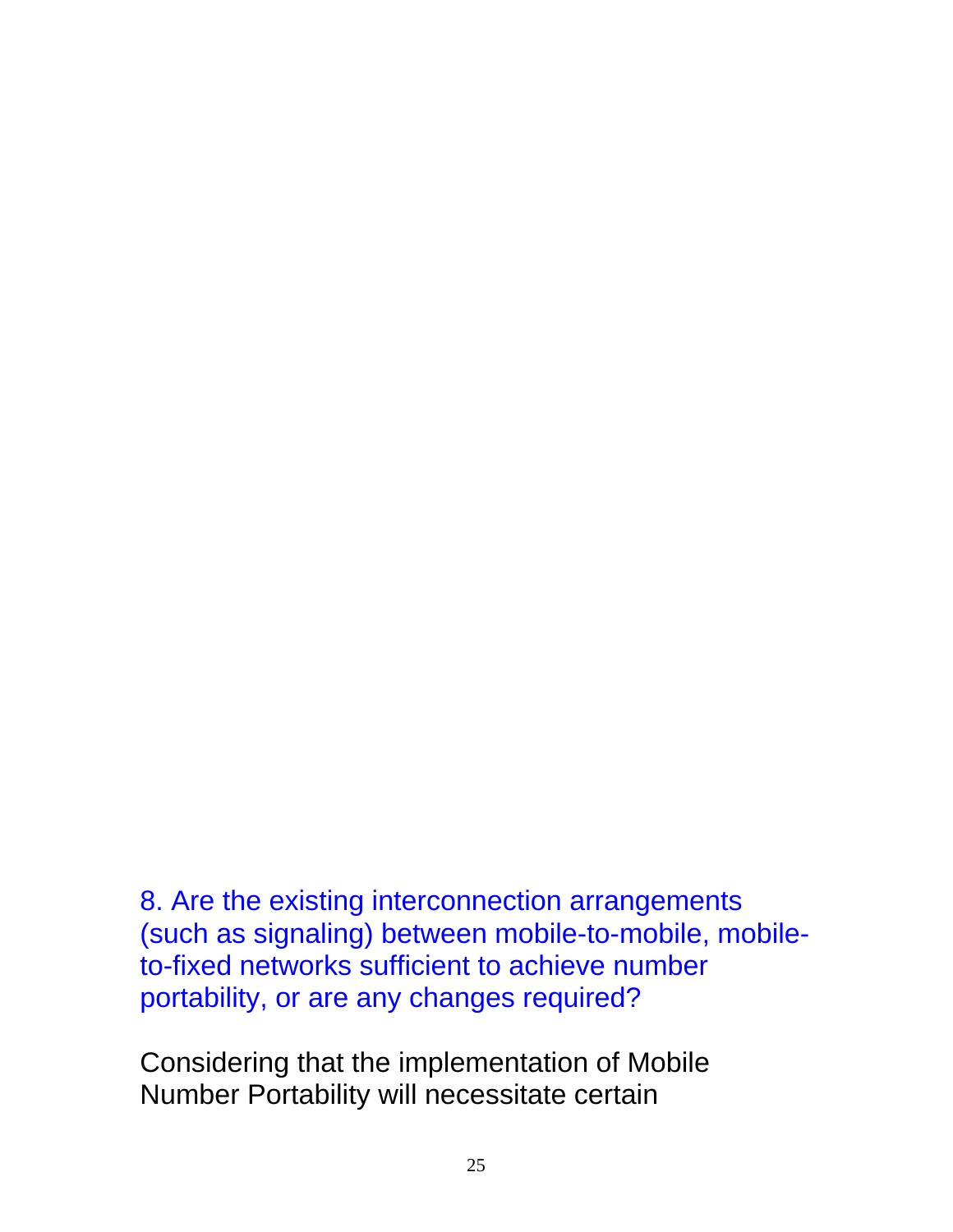modifications to the signaling network infrastructure across the country unless the solution adopted is Call forwarding/Onward routing (in which case, fresh interconnection arrangements will fit into the existing pricing framework), it is foreseeable that changes to the existing interconnection arrangements will become necessary. To what extent will changes be required is answered only after a complete picture emerges on what will be the finalised and agreed upon network structure. Additional complexities in this exercise will arise when one Service Provider arranges to share from the infrastructure put in place by a larger Service Provider.

#### 9. Are there any technical issues in the portability of services such as SMS, data, voicemail, or fax?

Some technical issues do arise in relation to portability of services such as SMS, data, voicemail or fax, but they are hardly significant in the Indian Mobile Telephony context. An expensive but an enduring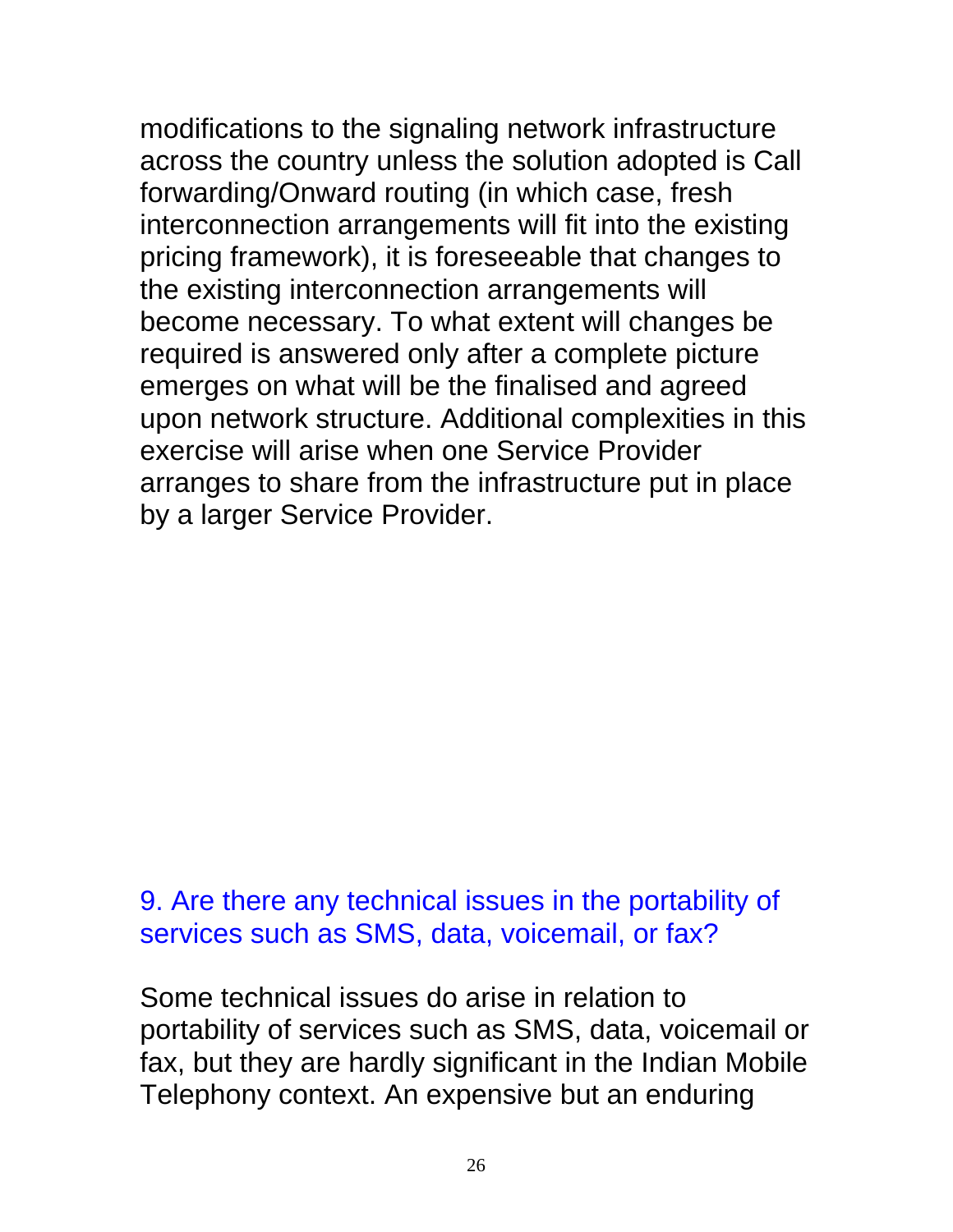option exists of deploying 'Next Generation Networks' that promise to achieve voice Number Portability in a breeze and also extend Number Portability in respect of value added services extending even beyond the narrow range of services stated above, with less difficulty and expense. Whether 'Next Generation Networks' should become attractive under present circumstances, requirements and challenges, is a question, the final answer to which is best offered by the Regulator itself.

10. What problems do you foresee with the current National Numbering Plan in implementing number portability that may necessitate the modification of the existing National Numbering Plan?

An alteration is obviously required in the structure of the existing National Numbering Plan simply on the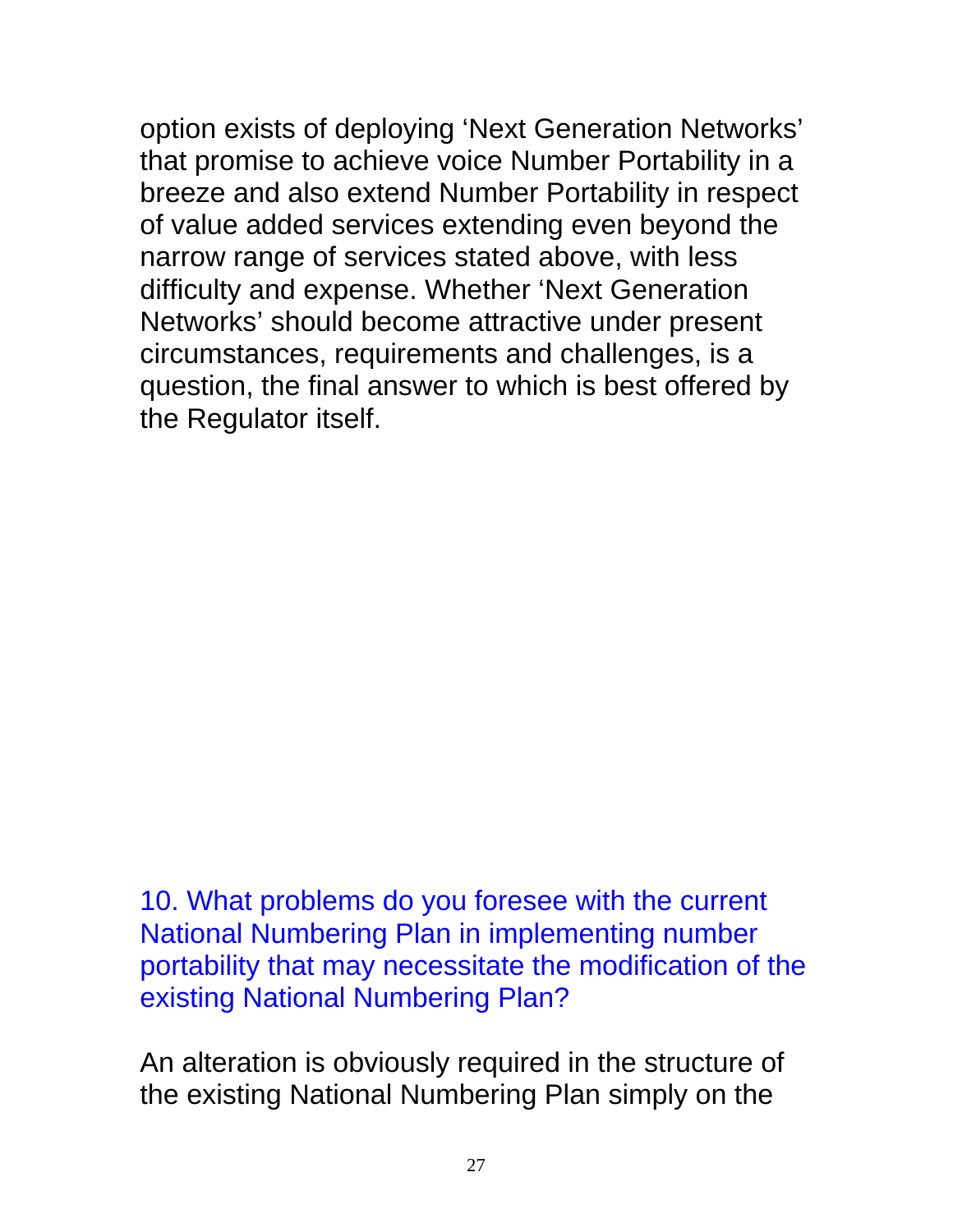recognition that after porting, some numbers originally assigned to an operator would have moved to another. Besides this alteration, I see no problem as long as the scope of MNP is narrowed down by discounting future Numbering challenges which in any case would not strictly govern present MNP introduction and implementation.

11. Should number portability related charges be regulated? If not, then what measures will ensure that the portability charges are not set such as to discourage portability?

AND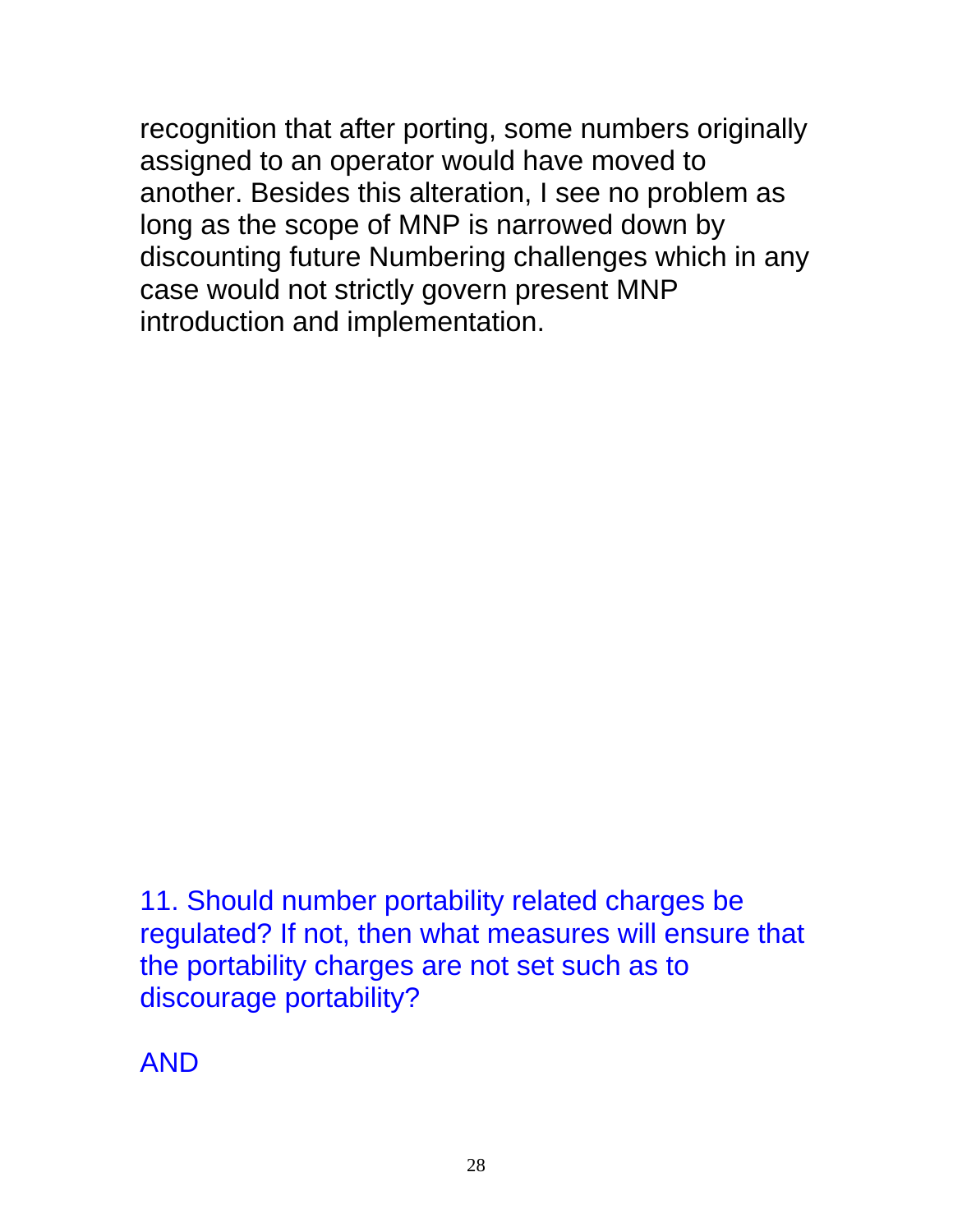13. Considering that the Indian market is a growing market and number portability offers the possibility of attracting customers by an efficient operator, should it be mandated that the cost of the number portability should be absorbed by recipient network?

The Consultation paper itself does a tremendously admirable job of touching upon the internationally accepted principles of Cost determination and cost allocation. The Consultation paper also discusses some widely accepted norms of cost recovery by Network operators.

One thing would be certain that the industry wide costs of implementing Mobile Number Portability in India will be far greater than what could be easily absorbed by the participating Network operators. Considering that India has the lowest ARPU or one of the lowest ARPU in the world and that the desired future 'telecom penetration' is seen as a strong function of a low ARPU, the Regulator will find it impossible to force the Service Providers to contain costs among themselves. And this recognition alone is largely cited as the strongest case against introducing Mobile Number Portability in the country. However, the argument that introducing Number Portability burdens consumers with unreasonable costs has always existed and even poorer countries like Kenya are beginning to recognise enough fallacy in all of it to pass over the same. I would like to say that the Regulator should work to regulate the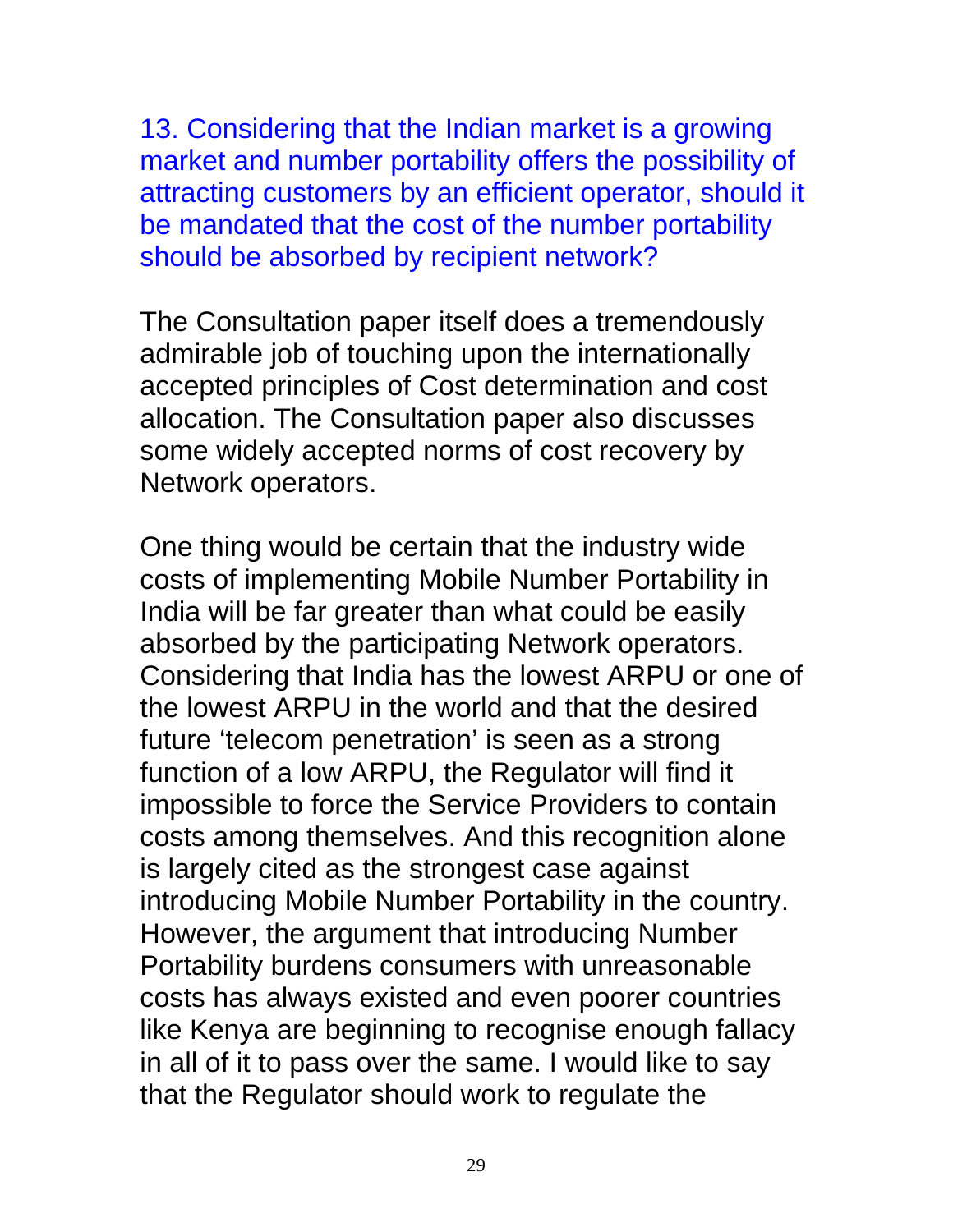Portability charges and there are no hard and fast rules on how best to cap costs for a consumer. However, certain founding principles in this area may be relevant to the Regulator for the purpose.

I would like to briefly discuss here, a historical position taken by the Monopolies and Mergers Commission (now called the Competition Commission) of the UK. The Monopolies and Mergers Commission in the United Kingdom was a legal body that worked to check anti-competitive practices in designated sectors of that country and had recommended certain cost sharing principles and the same were incorporated by OFTEL(now OFCOM or Office Of Communications), the Telecom Regulator in the UK, in its Number Portability directive. In simple language, the principles were

-charges for Portability should be cost based -system setup costs shall not be imposed on the customer

-the costs most directly applicable to those incurred with respect to setting up Portability for each number of block of numbers should be borne by the Service Provider to whom the number is being ported rather than the Service Provider that is porting the number (*comment: the proper ascertaining of this cost is now next to impossible in view of large scale handling of this work by advanced software and tools*) -the donor Service Provider shall make no specific charge based on additional conveyance costs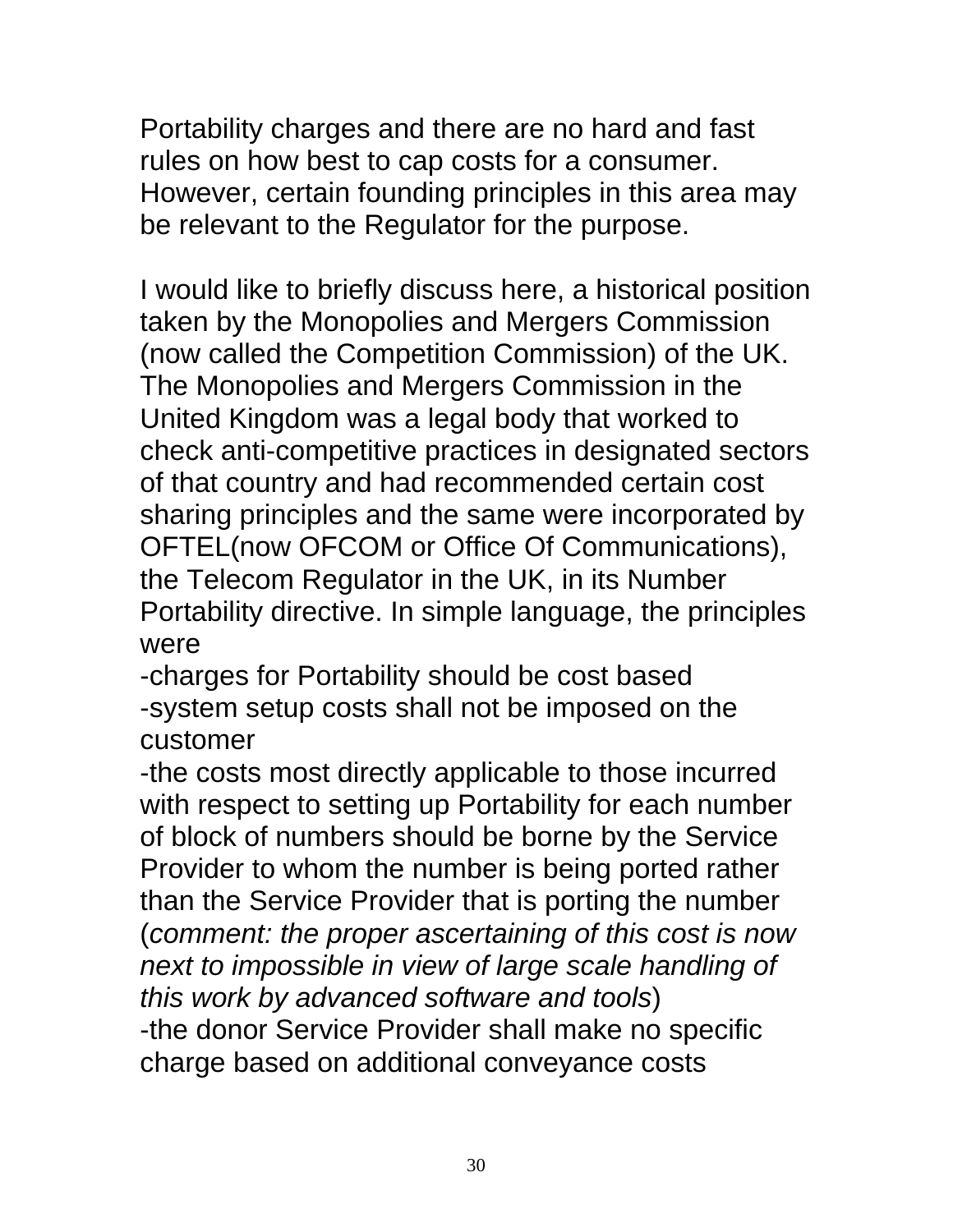(Additional conveyance costs are the costs of conveyance of each call to a ported number, additional to the costs of conveyance of non-ported calls. The donor operator may not charge the recipient Service Provider of a specific 'Portability' charge for such additional conveyance. The cost of additional conveyance should be subsumed into the donor operator's general network costs, spreading the cost over all calls on the network) -average porting conveyance costs can be recovered, where appropriate

We may also see how some Regulators have regulated these costs (some of these observations may not necessarily apply to Mobile Number Portability only but apply to FNP only or to both):

The Costs of Providing Number Portability are allowed by the FCC, the United States Regulator, to be passed on to the consumers – that is, even to those consumers that may not actually seek Number Portability. The FCC of the United States specifies that the costs of implementing and providing Number Portability may be (but not required to) recovered by charging a small monthly fee to the subscribers subject to a maximum recovery period of Five years. In this context, it may further be noted that different Service Providers in that country have, expectedly, charged varying sums and competitive practices and pressures have resulted in the Service Providers continuously lowering such charges and in recent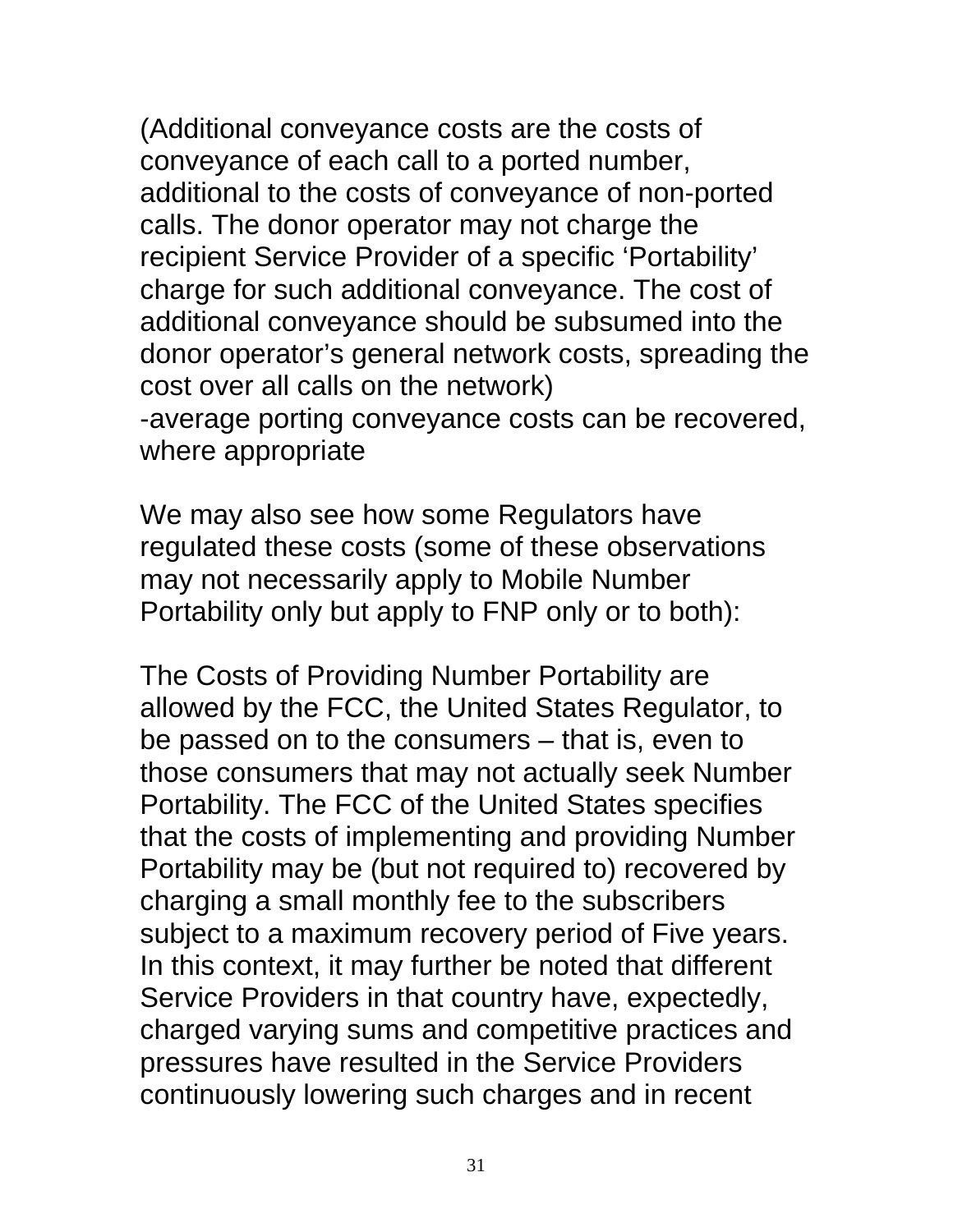months, some Service Providers that previously intended to impose such charges over a long term have indicating that they may altogether stop imposing the costs on their customers.

IDA, the Regulator in Singapore, previously permitted imposition of pre-determined and fixed costs (both done by itself) on subscribers as charges towards Number Porting. The IDA or the Infocomm Development Authority of Singapore was the FIRST Regulator in the world to introduce Mobile Number Portability and after allowing porting costs for some time, last mandated that starting October, 2003 porting charges be not charged to customers. In a press release, the justification was stated as "the new Mobile Number Portability requirements will give consumers more freedom and flexibility to choose the Mobile phone service and products that best serve their needs. It will remove what could be a hindrance to consumers switching operators and therefore generate further competition in the Mobile market to benefit all consumers". The release further said "While there will no longer be monthly recurrent charges for MNP, mobile operators are allowed to charge a reasonable one-time administrative fee to recover processing costs for MNP applications".

The ART, the French Regulator, had allowed costs to be allocated to the Consumers to the extent determined by the Service Providers themselves up to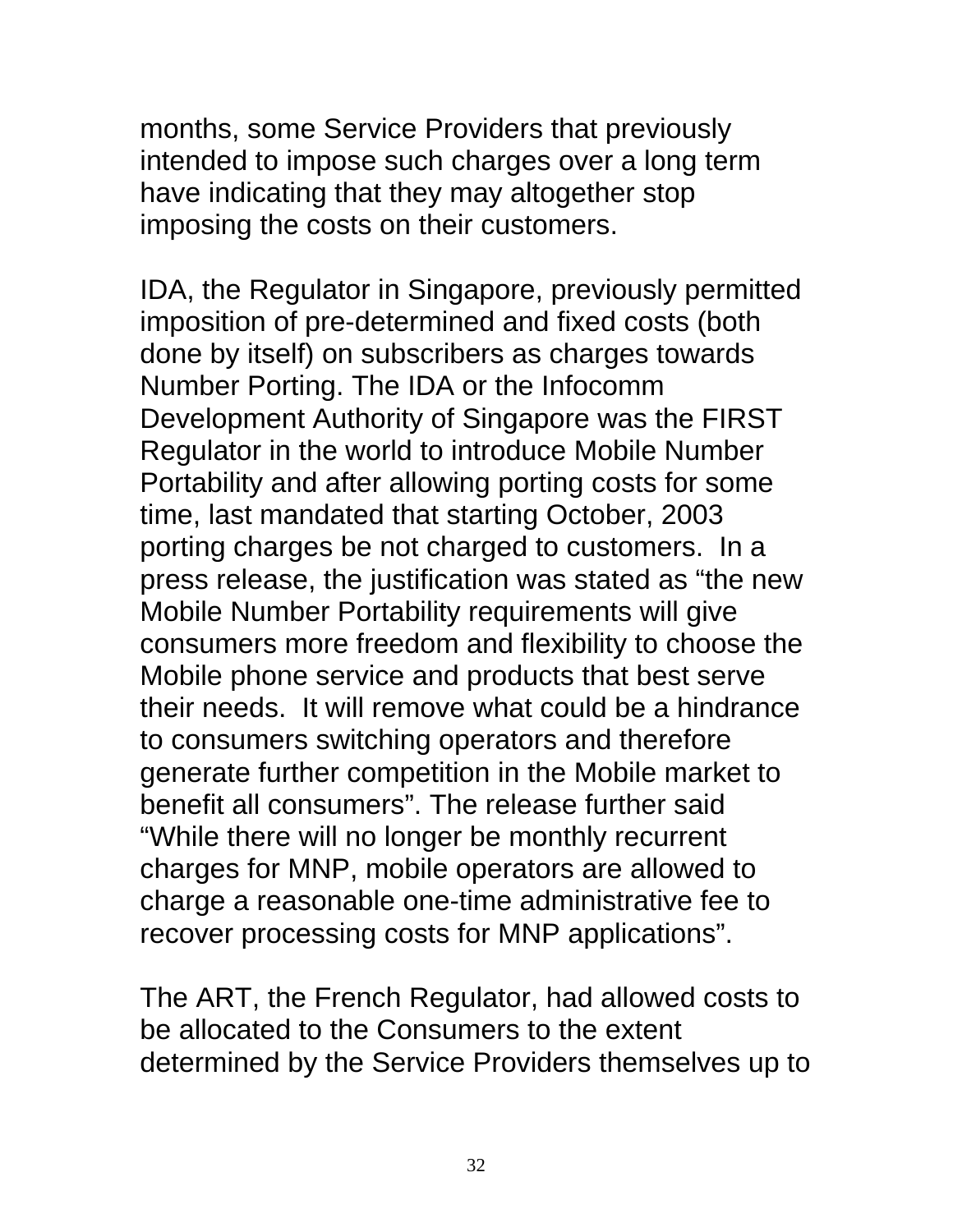a certain date – beyond that date, ART took the responsibility to regulate the same.

# 12. What measures will ensure tariff transparency?

Number Portability invariably affects whatever level of tariff transparency that existed prior to implementation of Number Portability. If introduction of Mobile Number Portability in the country would result in a customer losing some certainty over whether the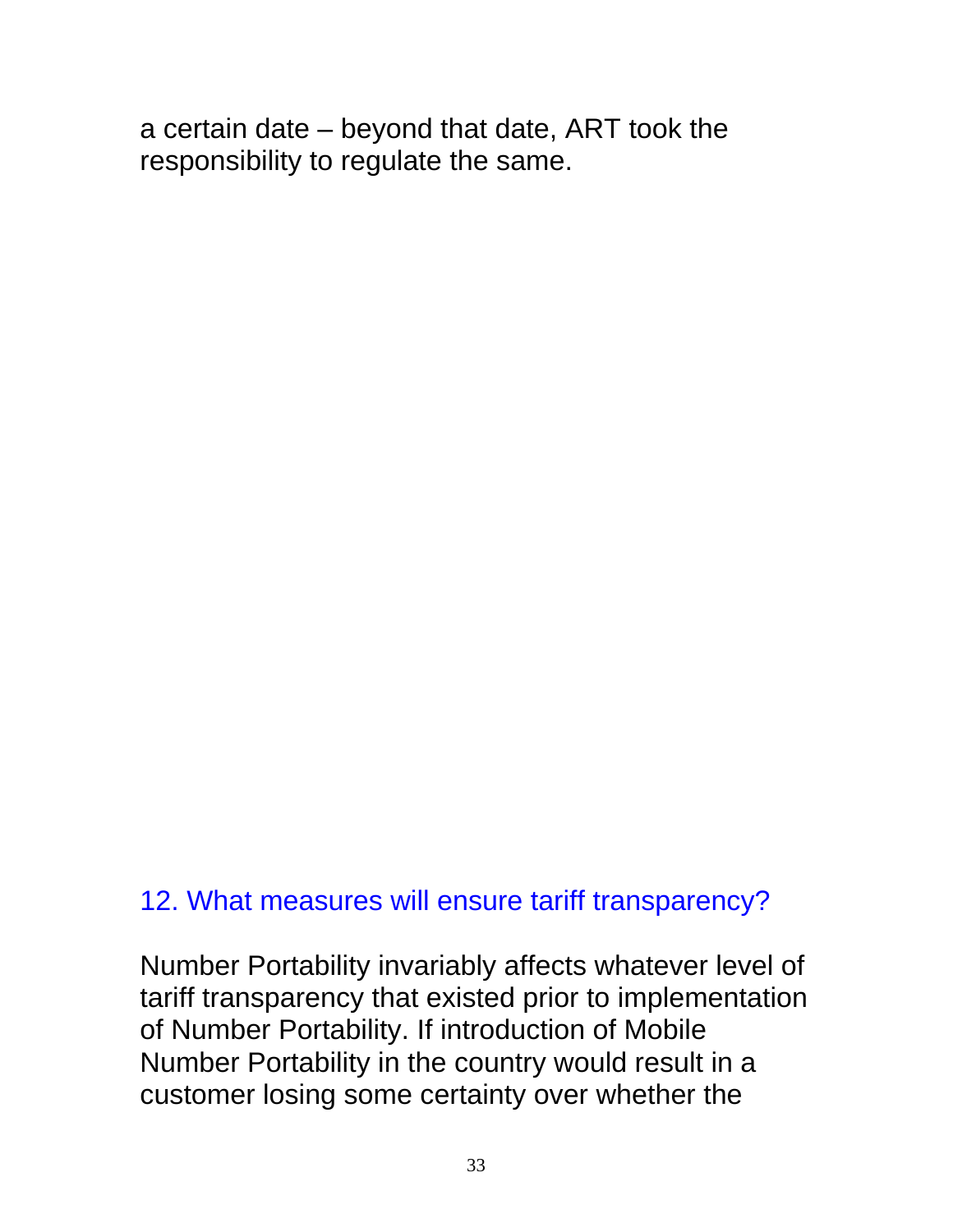called number that originally belonged to the same network as the caller, might have been ported to a competing network, such concerns are not very difficult to address. The decision of TRAI to not introduce MNP between Networks from different Metros or Circles might also be appreciated from this perspective – an apprehension, that a called number that originally resided in the same circle as the caller, might now reside elsewhere, is not an outcome that is either desirable or even manageable without undesirable consequences under current circumstances.

Considering that the Telecom penetration in the country is likely to only grow in the coming years, it is absolutely essential for the Regulator, TRAI, to achieve transparency by some or several means. The specific form such measures will take is best determined by TRAI itself. The idea proposed by TRAI has been successfully implemented in some countries. Another proposal mooted by the ILR, Regulator in Luxembourg, may also be considered – of setting up a directory on the internet of ported numbers only, listed against each circle, Donor Network and Recipient Network.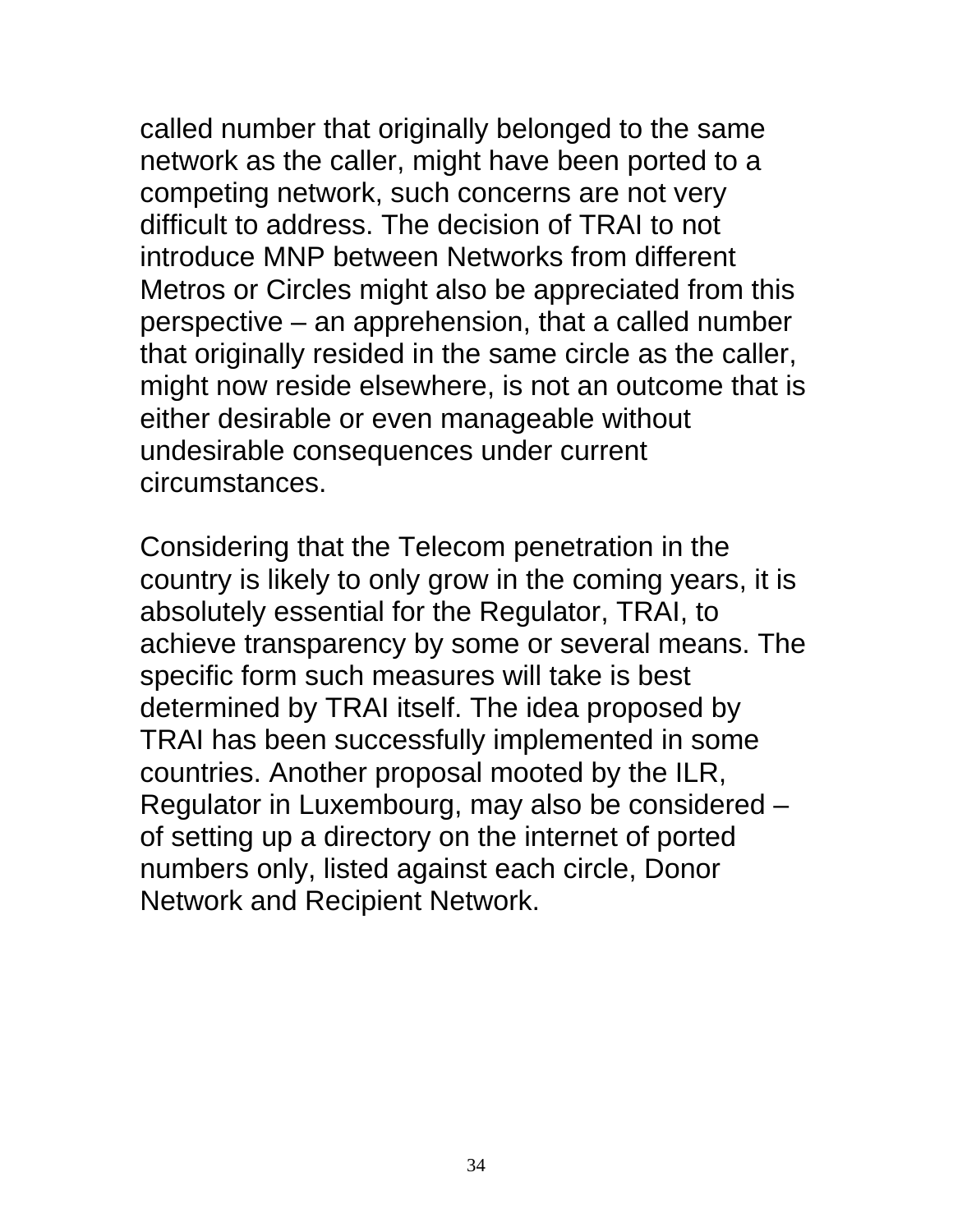14. Please share any additional information that you might have about number portability implementations in countries and jurisdictions around the world, and what we might learn from these experiences.

Here is information I have gathered about the status of Number Portability implementation in some countries. This list is neither exhaustive nor is it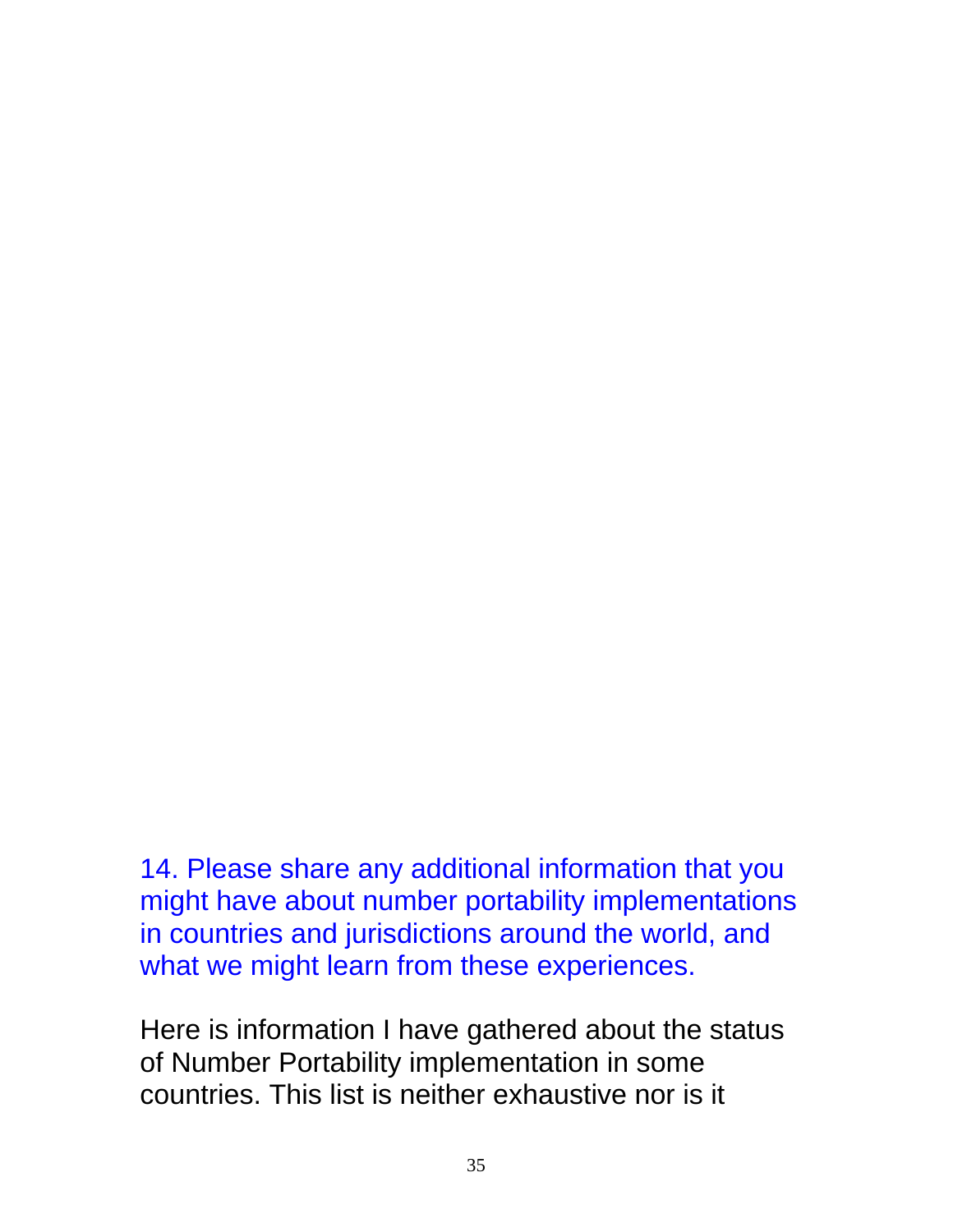intended as such. This list makes no differentiation between Fixed and Mobile Number Portability.

| Country               | <b>Status</b>                     |
|-----------------------|-----------------------------------|
| Argentina             | <b>Actively Studying</b>          |
| <b>Australia</b>      | Implemented                       |
| <b>Austria</b>        | Implemented                       |
| <b>Bahrain</b>        | Working                           |
| <b>Belgium</b>        | Implemented                       |
| <b>Brazil</b>         | Working                           |
| Canada                | <b>Implementation in Progress</b> |
| Chile                 | Working                           |
| Croatia               | Consultations to begin in<br>2006 |
| <b>Czech Republic</b> | <b>Implementation Next Year</b>   |
| Columbia              | <b>Working, Regulation Due</b>    |
| Denmark               | Implemented                       |
| Estonia               | Implemented                       |
| Finland               | Implemented                       |
| France                | Implemented                       |
| Germany               | Implemented                       |
| Greece                | Implemented                       |
| Hong Kong             | Implemented                       |
| Hungary               | Working                           |
| Iceland               | Working                           |
| Ireland               | Implemented                       |
| <b>Israel</b>         | <b>Implementation Next Year</b>   |
| <b>Italy</b>          | Implemented                       |
| Japan                 | <b>Working, Regulation Due</b>    |
| Jordan                | Working                           |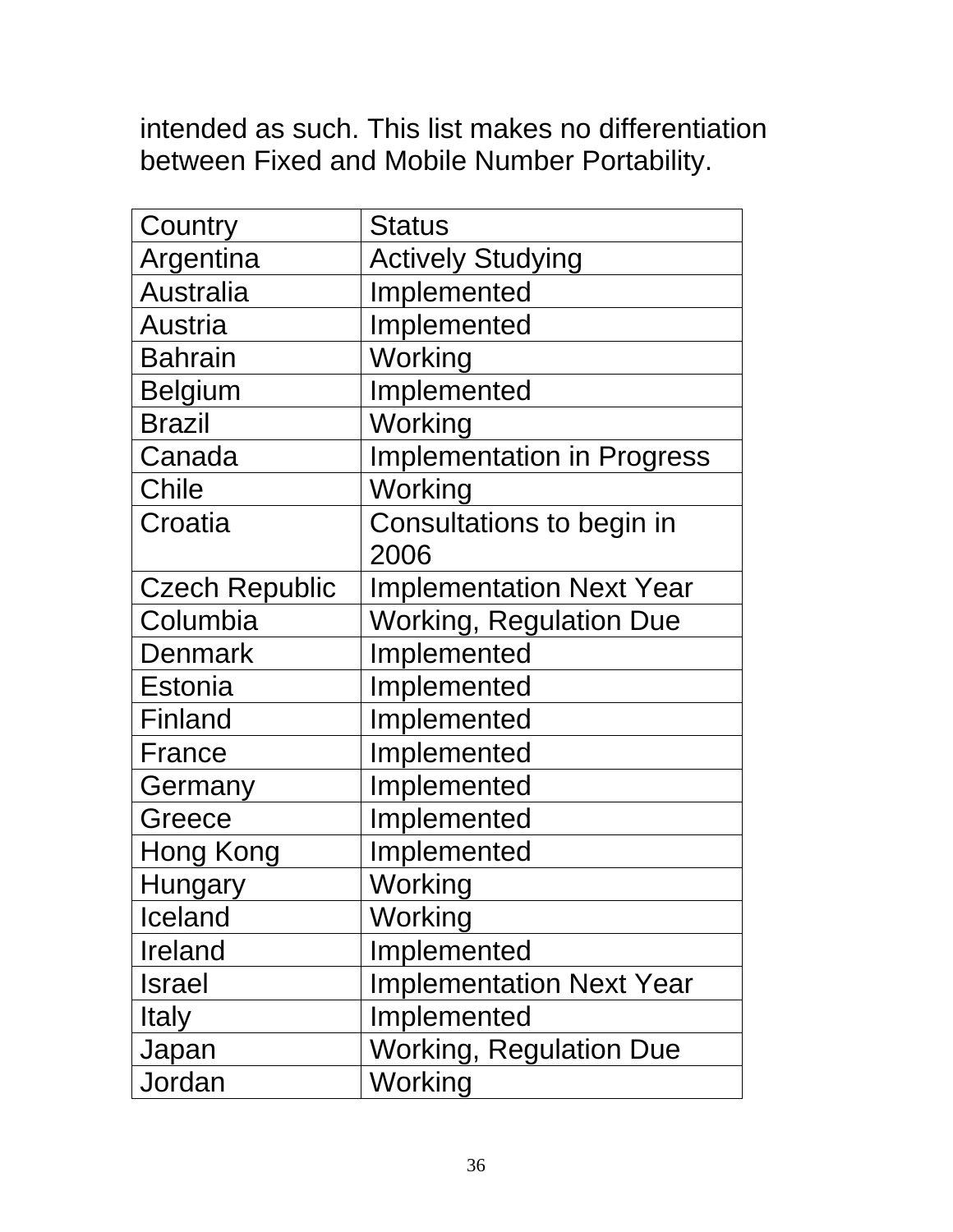| Kenya              | <b>Implementation Due</b>                       |
|--------------------|-------------------------------------------------|
| Latvia             | <b>Implementation Due</b>                       |
| Lithuania          | Working                                         |
| Malaysia           | Working                                         |
| <b>Malta</b>       | Working                                         |
| <b>Mexico</b>      | Working                                         |
| <b>Netherlands</b> | Implemented                                     |
| <b>New Zealand</b> | Implementation before<br>Apr, 2007              |
| Norway             | Implemented                                     |
| Pakistan           | Working, Implementation to<br>start early, 2006 |
| Panama             | Working                                         |
| Peru               | Working                                         |
| Poland             | <b>Implementation Due</b>                       |
| Portugal           | Working                                         |
| Romania            | Working                                         |
| Russia             | Working                                         |
| Saudi Arabia       | Working                                         |
| Slovakia           | Working                                         |
| Slovenia           | Working                                         |
| Spain              | Implemented                                     |
| Sweden             | Implemented                                     |
| Switzerland        | Implemented                                     |
| South Africa       | Working                                         |
| South Korea        | Implemented                                     |
| Slovenia           | Working                                         |
| Singapore          | Implemented                                     |
| Taiwan             | Will be Implemented this                        |
|                    | year.                                           |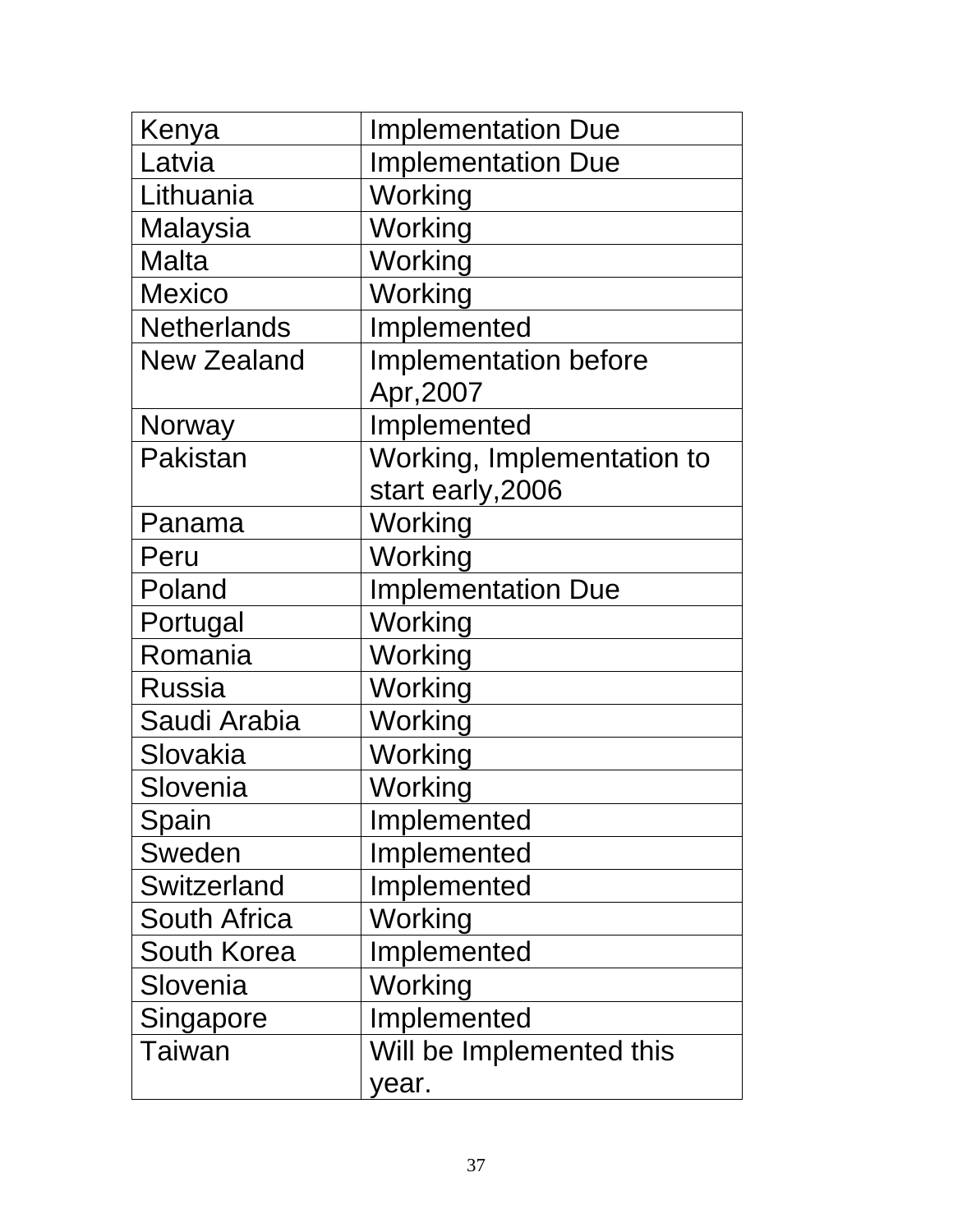| Thailand              | <b>Government Assigns NP as</b><br>a Priority to the Regulator, |
|-----------------------|-----------------------------------------------------------------|
|                       | NTC. Expected in 2006.                                          |
| Turkey                | Working                                                         |
| <b>United Kingdom</b> | Implemented                                                     |
| <b>United States</b>  | Implemented                                                     |

15. Give your comments, with reasons, as to when number portability should be introduced in India?

Number Portability should not be delayed any further. Mobile Number Portability should happen now and may soon be followed by Fixed Number Portability. I do not think India should wait any further at all. A few critics have even pointed out that we may not make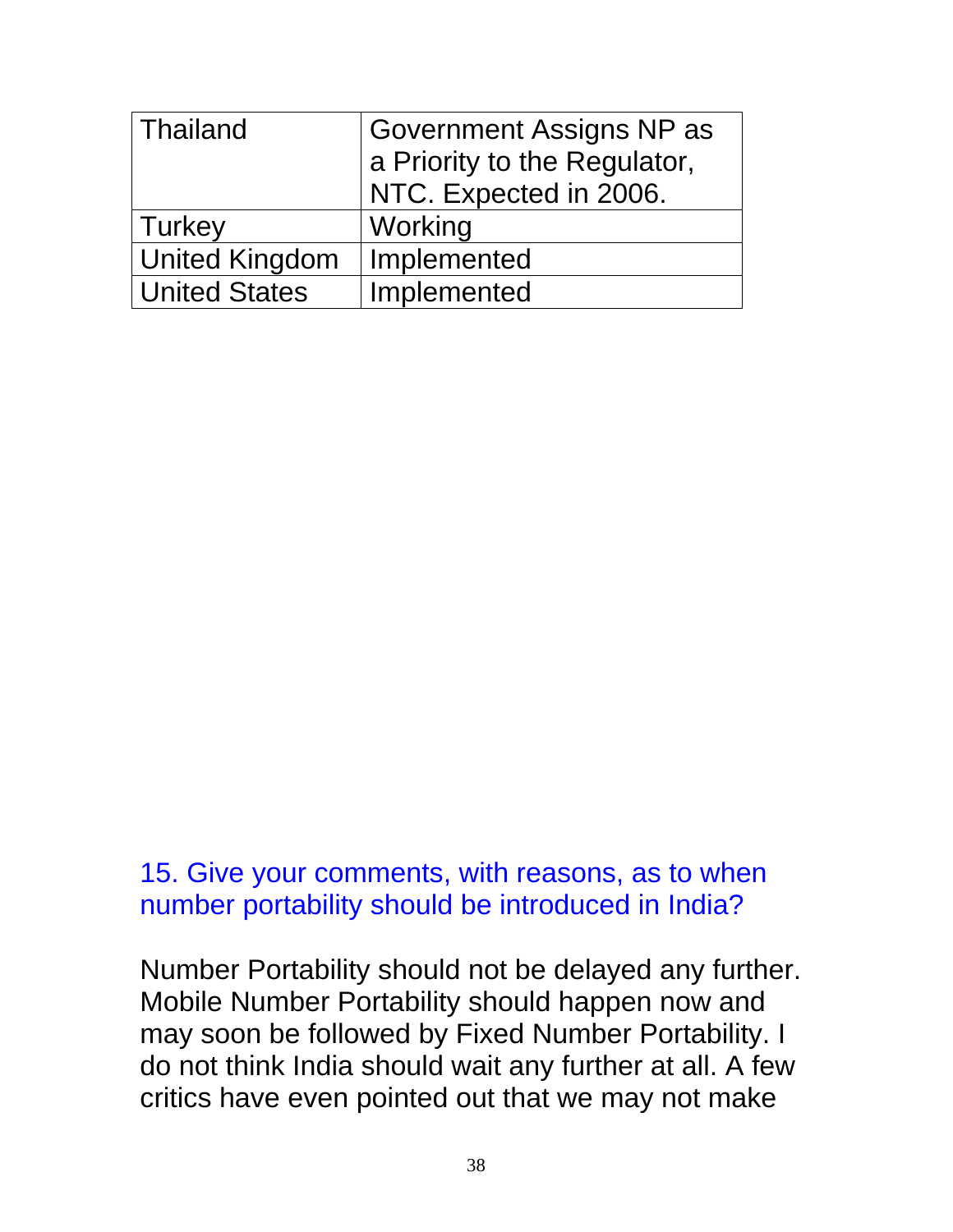up our mind at all until Bangladesh, Nepal and Sri Lanka joins the Number Portability club. We have had Mobile Services in the country for more than a decade and we cannot truly postpone the introduction of Number Portability any further. I wish that TRAI, who has often demonstrated its superior knowledge and awareness of the Telecom developments around the world, never had to be told about a right time to introduce Number Portability. While this exercise is admittedly a formality, I would like to remind here that for all the progressive stances TRAI has taken on a diverse range of telecom issues in the recent past, the fact that Number Portability has not been adopted as yet in India might appear to many as a mystery and is not in line with the forward looking position of the TRAI.

I would like to add here that Regulators around the world felt the need to proceed with Number Portability despite stiff opposition from Service Providers. I do not know of any country where Service Providers welcomed the introduction of Number Portability until it was thrust on them. I therefore am of the opinion that the resistance that a Regulator faces from some or several Service Providers merely to the introduction of Number Portability (that is, opposed to the very idea of Number Portability and not as an opposition to the modalities of implementing NP) is best evaluated in much the same way it has been dealt with elsewhere – take note, but Proceed.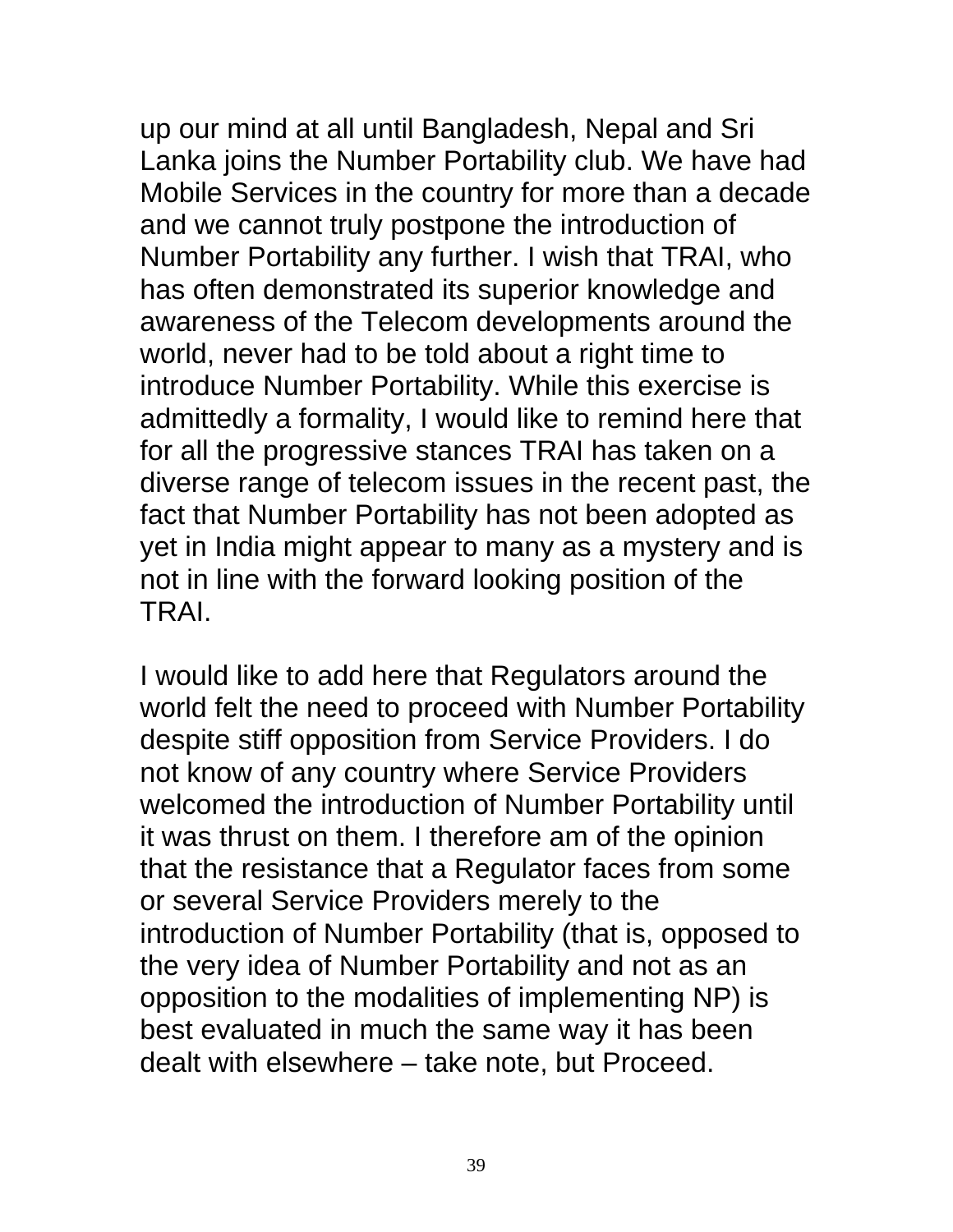It would be pertinent to note here the extent to which the Regulator in Ireland, The Commission for Communications Regulation, was forced to go in order to address the continuous delays arising from the reluctance of the Service Providers to meet numerous deadlines for implementing Number Portability. One fine day, that Regulator found it necessary to discount several objections mounted by the Service Providers and resolved that:

"Noting a loss in confidence that the Mobile operators can deliver MNP product at any given industry date, the Commission will now mandate the introduction of MNP in order to advance the issue as effectively as possible. This direction is consistent with the objectives of the Commission in exercising its functions in relation to the provision of electronic communications, networks and services".

The attention of the Regulator, TRAI, is further invited towards the response of the FCC, the US Regulator, to a petition filed by CTIA (Cellular Telecommunications and Internet Association), in which it highlights its basis for mandating Number Portability:

"… the ability of end users to retain their telephone numbers when changing Service Providers gives customers flexibility on the quality, price and variety of telecommunications services they can choose to purchase. The Commission found that Number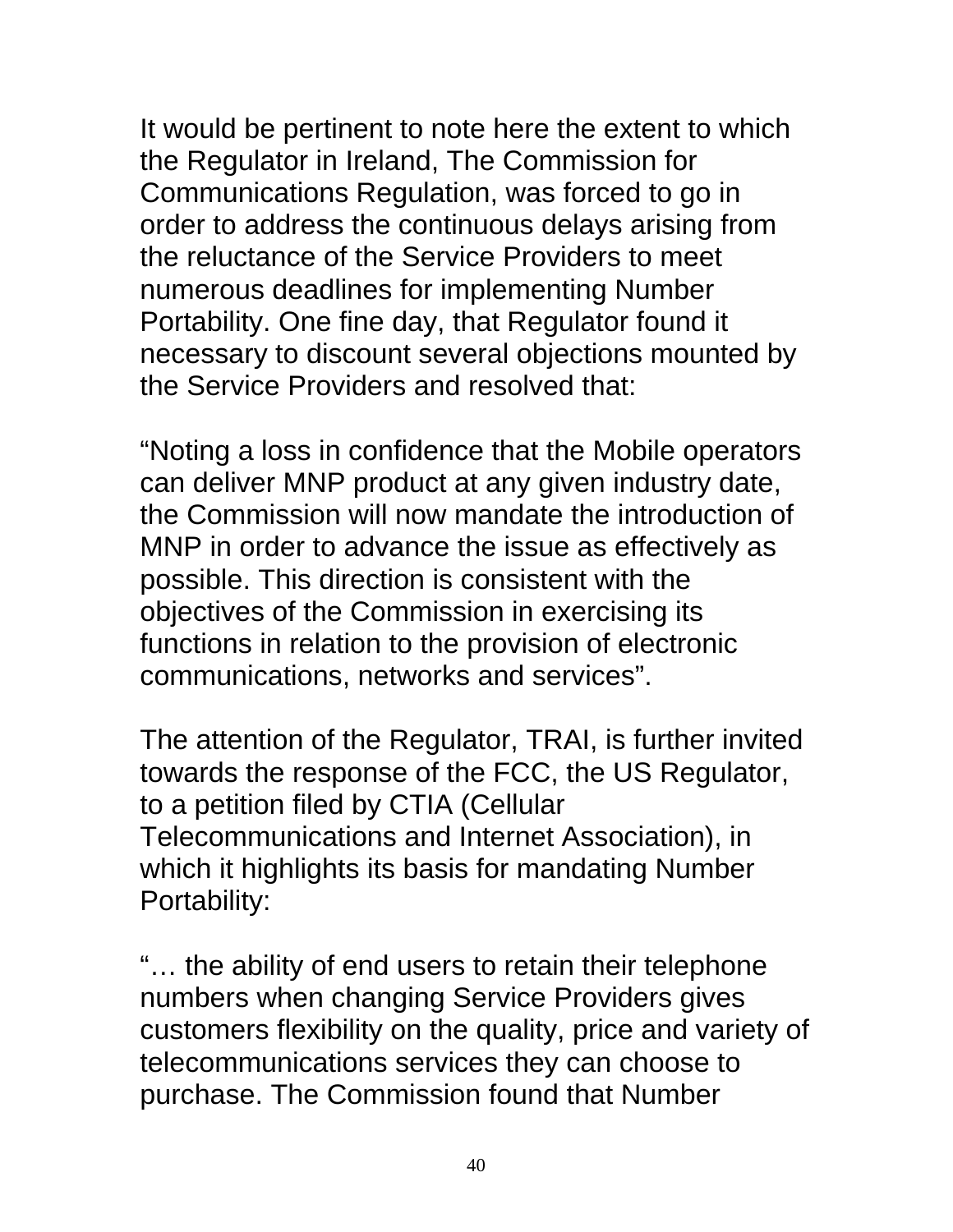Portability promotes competition between telecommunications Service Providers by, among other things, allowing customers to respond to price and service changes without changing their telephone numbers .......The focus of the porting rules is on promoting competition, rather than protecting individual competitors…"

*(CTIA sought declaratory ruling - in CC Docket No.95-116, released on Nov.10, 2003)* 

Another determination by a U.S. Court of Appeals may also be instructive in regard to evaluating how long a consumer oriented policy such as Number Portability could be delayed when Service Providers present several objections, some of which may even be considered significant:

"…as these trends continue, and as wireless subscribers increase the frequency with which they give out their Mobile telephone numbers, we anticipate that an increasing number of consumers will be reluctant to change wireless Service Providers unless they can keep the same numbers" "…subscribers will find themselves forced to stay with carriers with whom they may be dissatisfied because the cost of giving up their phone number in order to move to another carrier is too high".

 "It is unlikely for the entire industry to agree to move to wireless Number Portability voluntarily. In addition, there may be economic disincentives for any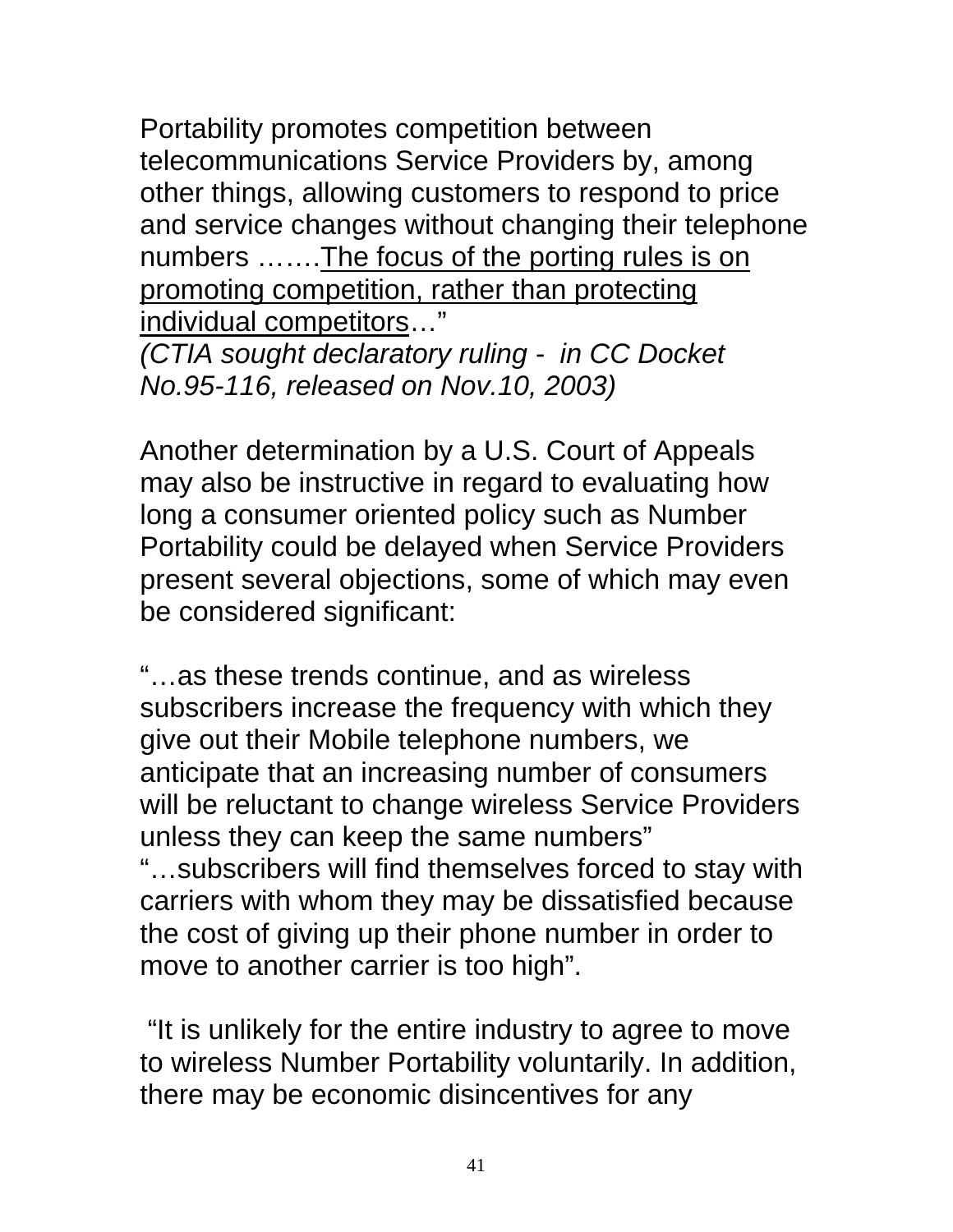individual carrier to be the first to voluntarily adopt full Number Portability, which would provide its subscribers, the flexibility to switch to a different carrier while retaining their current phone numbers. This is because, absent the implementation of full (Number Portability) by other wireless carriers, that carrier could not gain any new wireless customers from the non-participating wireless carriers. As a result, to ensure that Consumers have the ability to switch carriers while retaining their phone numbers, we must require wireless carriers to implement Number Portability"

*Source – Case No.02-1264* 

*Cellular Telecommunications And Internet Association And Cellco Partnership, Verizon Wireless (Petitioners) Vs. Federal Communications Commission,United States of America (Respondents), for review of an order of the FCC.* 

 *The case was decided on June, 6, 2003* 

Another extraordinary event that took place in the UK in the early days of Number Portability and which continues to support Regulators around the world even to this date may be noted:

Sometime in 1993, when the introduction of Number Portability resulted in a certain numbers of disagreements between the Regulator, the Licensor and some Service Providers, the source of the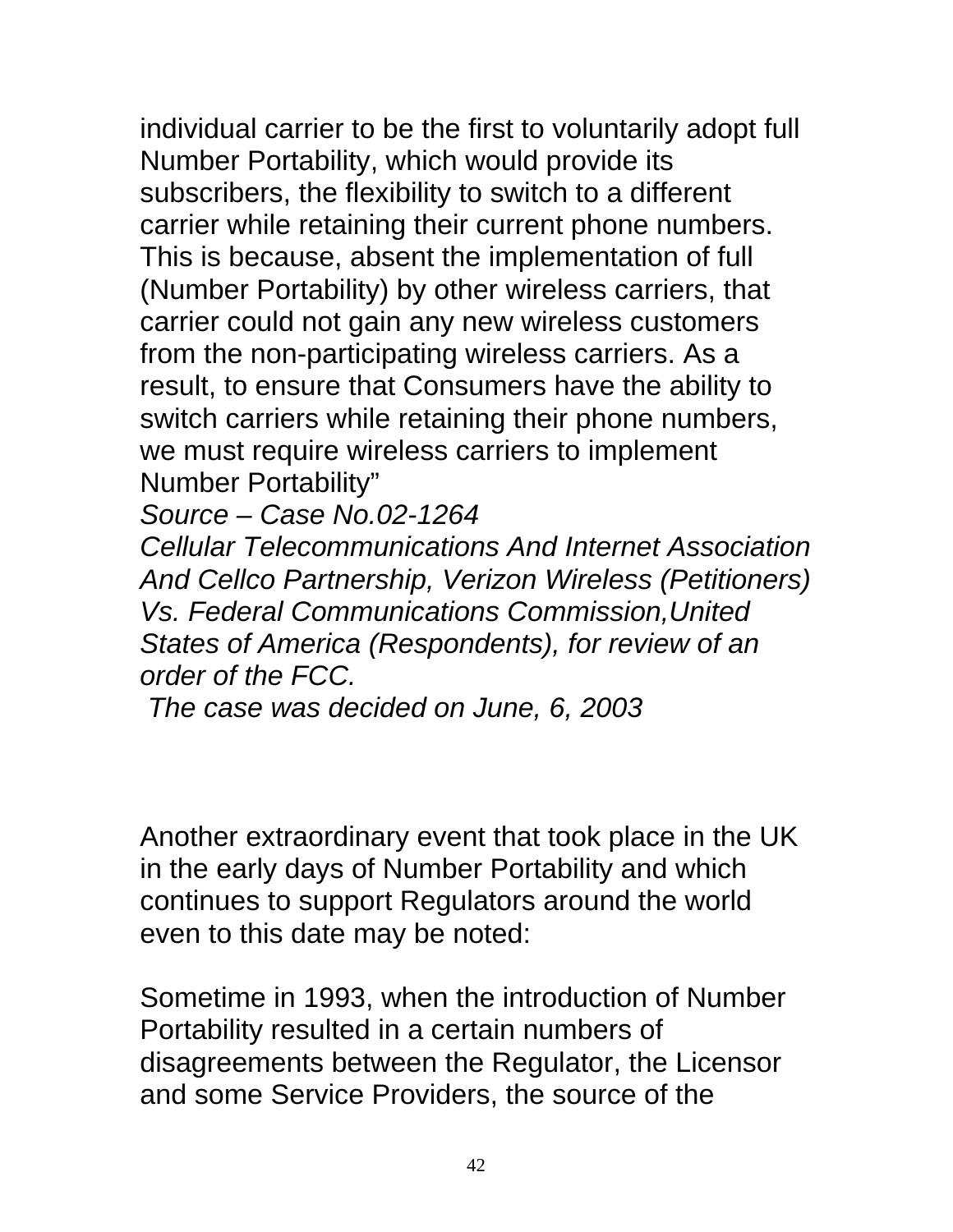dispute was referred by the Licensor, the Director General Telecommunications, to the Monopolies and Mergers commission (MMC) in these terms: "does the absence of Portability operate against the public interest?"

The reply of the MMC was:

"the existing situation does not feature Number Portability and therefore, operates against the public interest".

The reasons for the MMC's public interest finding were:

"The absence of Portability constitutes one of the most important obstacles to the growth of competition and its introduction is necessary to promote effective competition between operators, which will benefit customers and promote efficiency".

The MMC therefore noted that Number Portability needed to be introduced more rapidly and effectively. And stated that the justification for the introduction of Number Portability supported the view that the costs of introducing Number Portability need not be recovered from the public, to the fullest extent. *Source – Inquiry by the Monopolies and Mergers commission into Telephone Number Portability: Explanatory Statement from the Director General of Telecommunications.*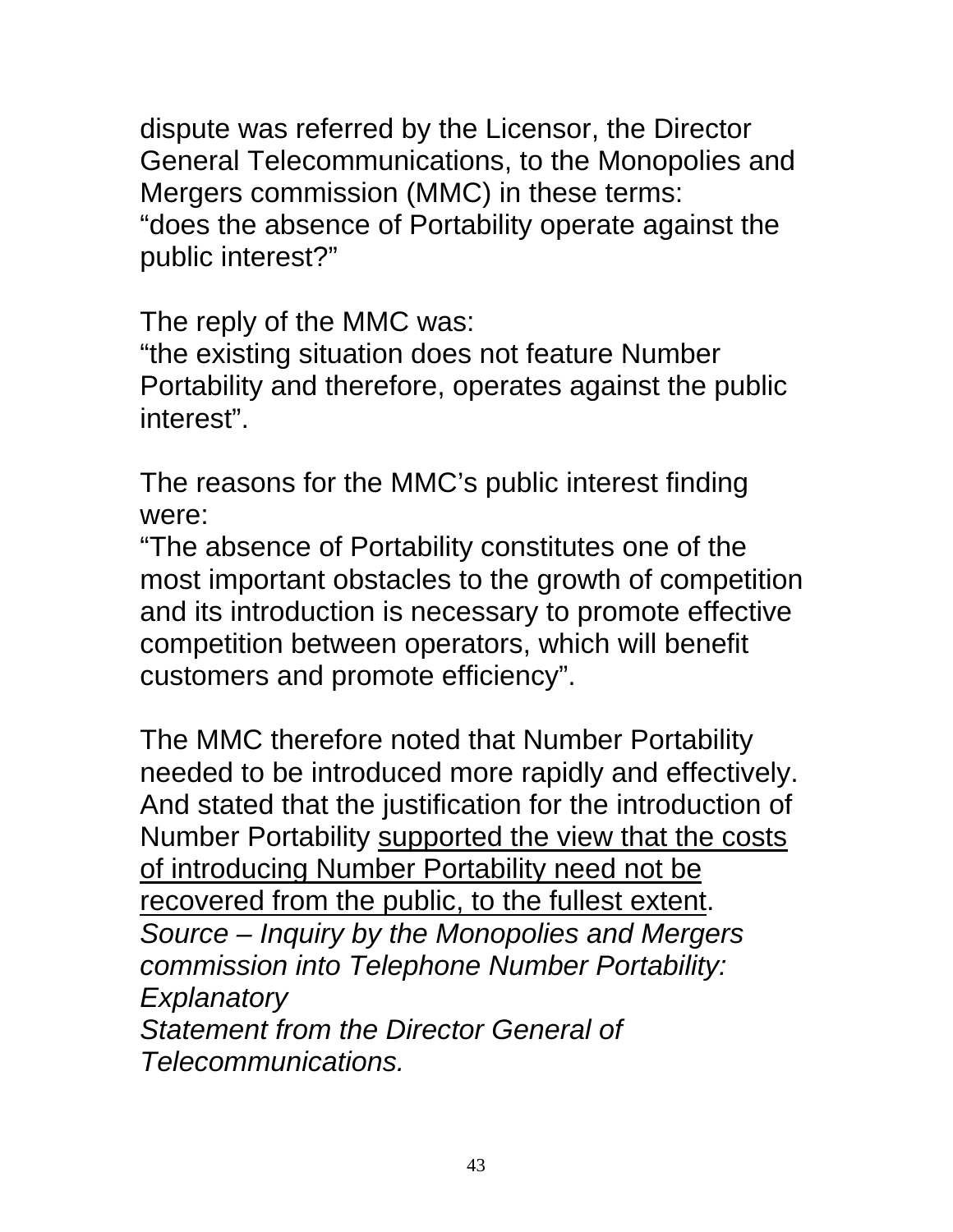Here is another position of the Regulator in the UK that some may consider extreme. But the truth of the matter is that this one worked and continues to embolden Regulators around the world even today:

A directive was issued by OFTEL, the UK Regulator in Jan, 2000. This directive required in the initial stages, Service Providers that complained that Number Portability imposed unreasonable costs on their operation, to offer Number Portability only in respect of new customers – the Regulator specified that the Law did not mandate that Service Providers always seek new customers and that in the Regulator's view, any Service Provider that sought new customers was required to provide Number Portability. And that a Service Provider could refuse to take on a new customer for these reasons. And for these reasons, Service Providers could be forbidden to take any new customers until they prepared to offer Number Portability in respect of such new customers. *Source-Numbering Directive: Number Portability Requirements - A Statement issued by OFTEL, Jan, 2000*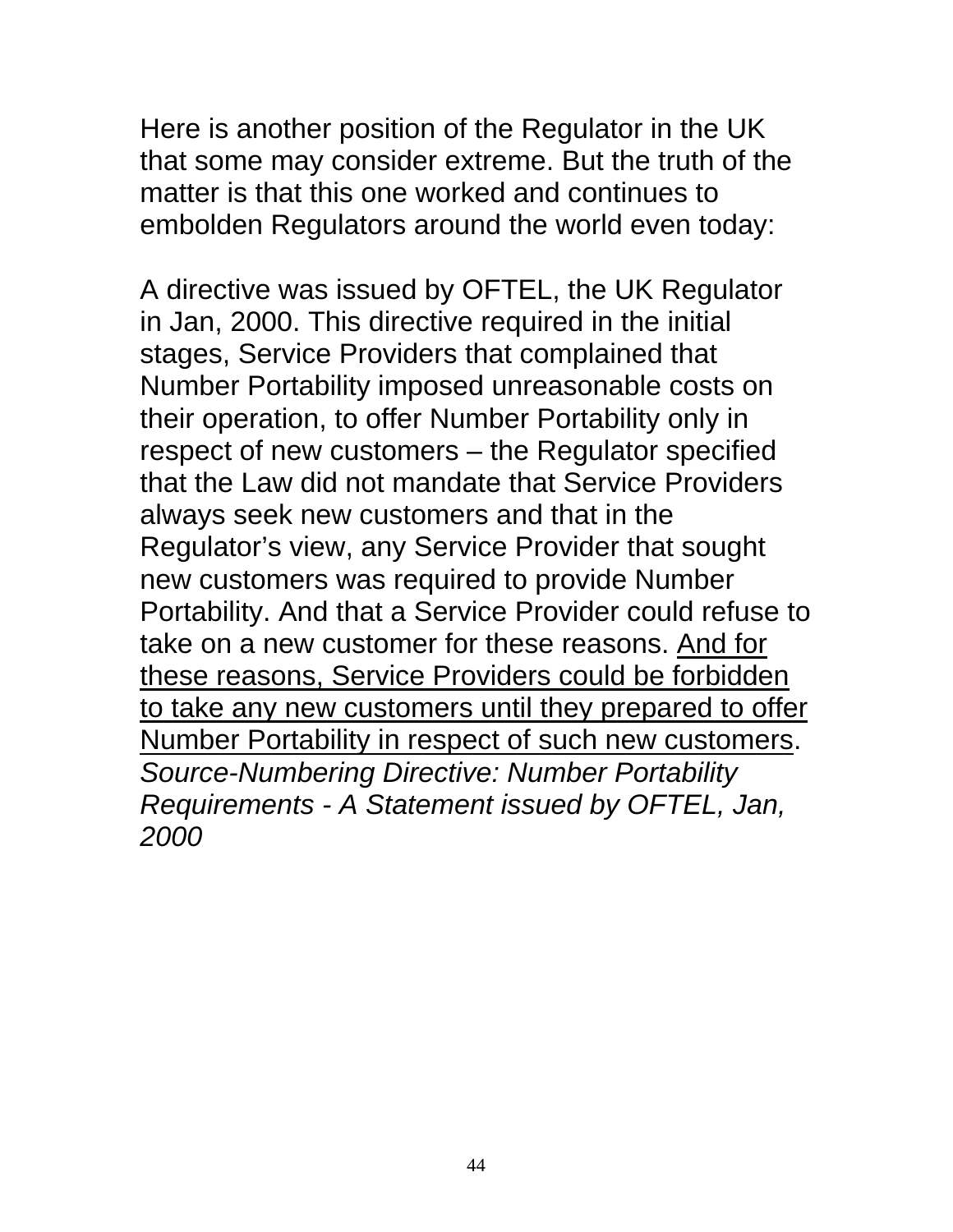16. Should MNP be implemented progressively by service area or directly across the nation at one time?

# AND

17. What will be the effect, if any, on the different aspects of implementation if phased roll-out is adopted?

MNP, in my opinion, is best implemented directly across the nation at once. The future is bound to bring several challenges to the implementation of Number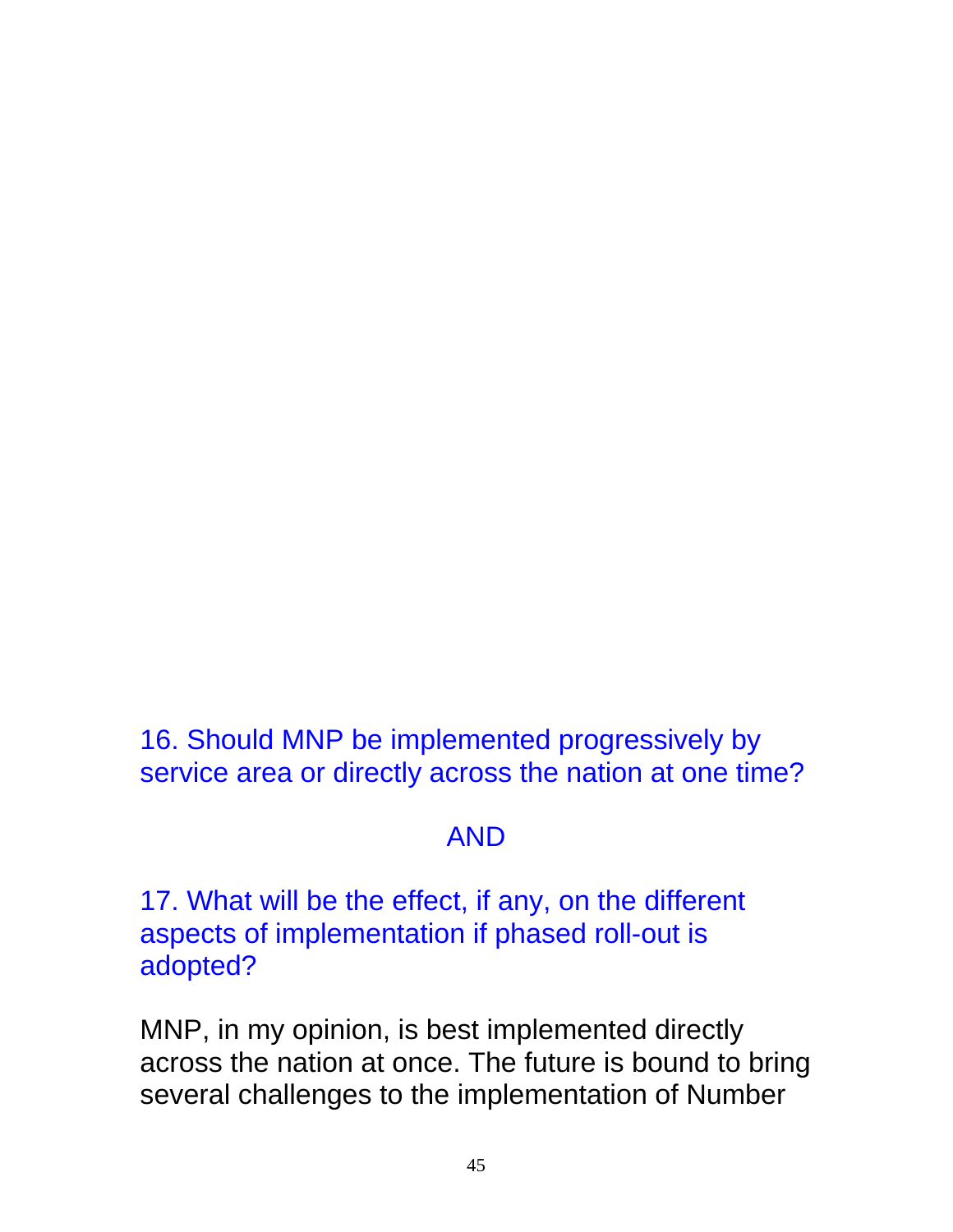Portability and as things stand, if a phased approach is preferred and challenges expected as occur, it is very likely that the seriousness for implementing MNP on time could greatly get lost and indeed suffer a battle blow.

We only need to examine the sociological-politicalmedia landscape in India, our country, before we will discover that the only safe route to MNP lies in a one time direct implementation across the country. We cannot deny that the people across the country have come to suspect most public announcements because rarely do they see anything happen to fruition within the time promised.

Also, in the event of a phased implementation, there are far too many wild beasts to wrangle with and a potential scenario for disruption might be envisaged from sections of the media. Observers of media in India of late complain that the media has become very vulnerable to 'wild' competition and if one media would travel around the country to highlight whatever is wrong with the implementation of MNP, every other media too would join the bandwagon to showcase everything that has or can go wrong with Number Portability. An event of this kind will invariably turn political and unforeseen consequences could lie against MNP implementation. I am sure that many people will agree that when a one time national MNP implementation is undertaken, the MNP process